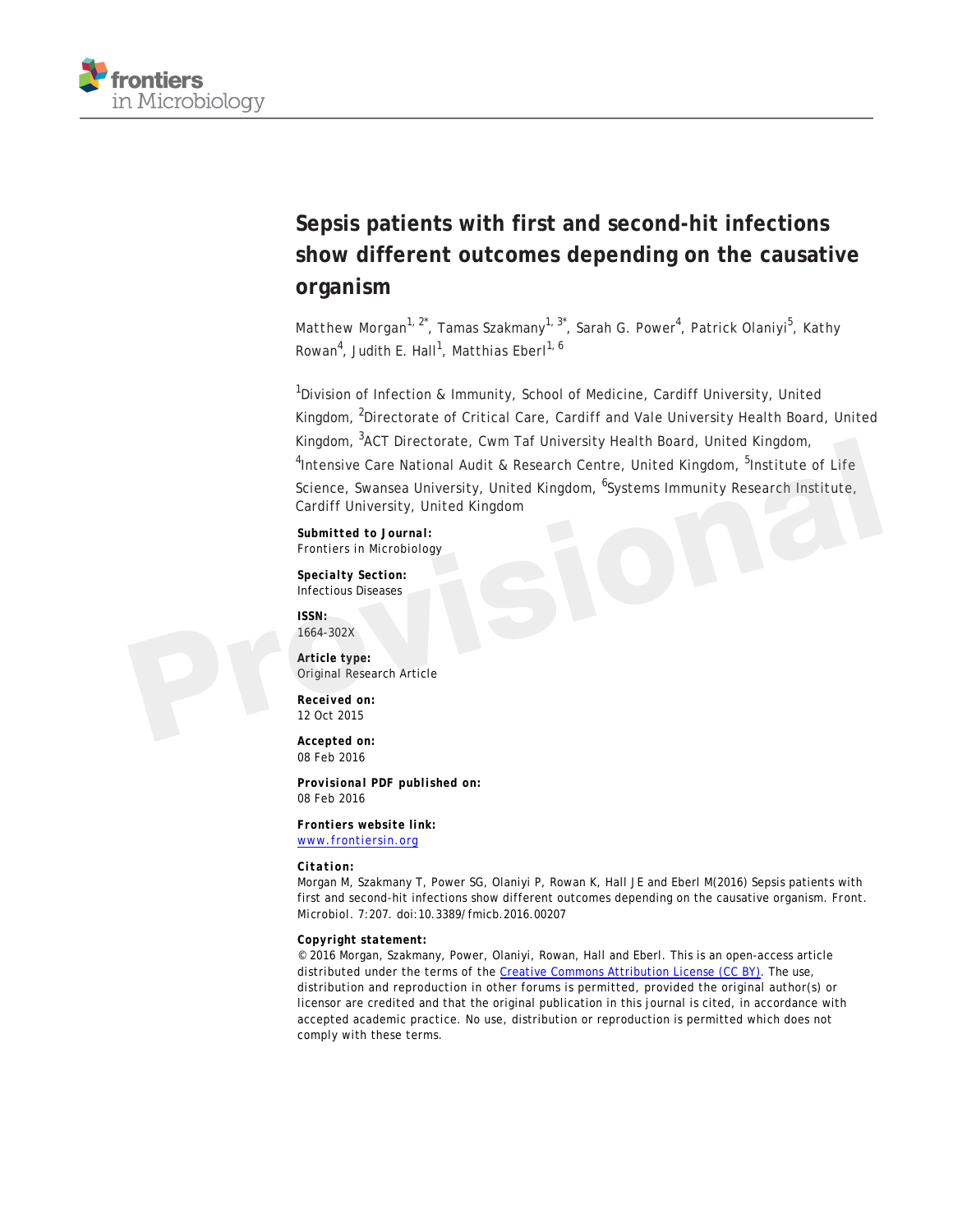This Provisional PDF corresponds to the article as it appeared upon acceptance, after peer-review. Fully formatted PDF and full text (HTML) versions will be made available soon.

Frontiers in Microbiology | www.frontiersin.org

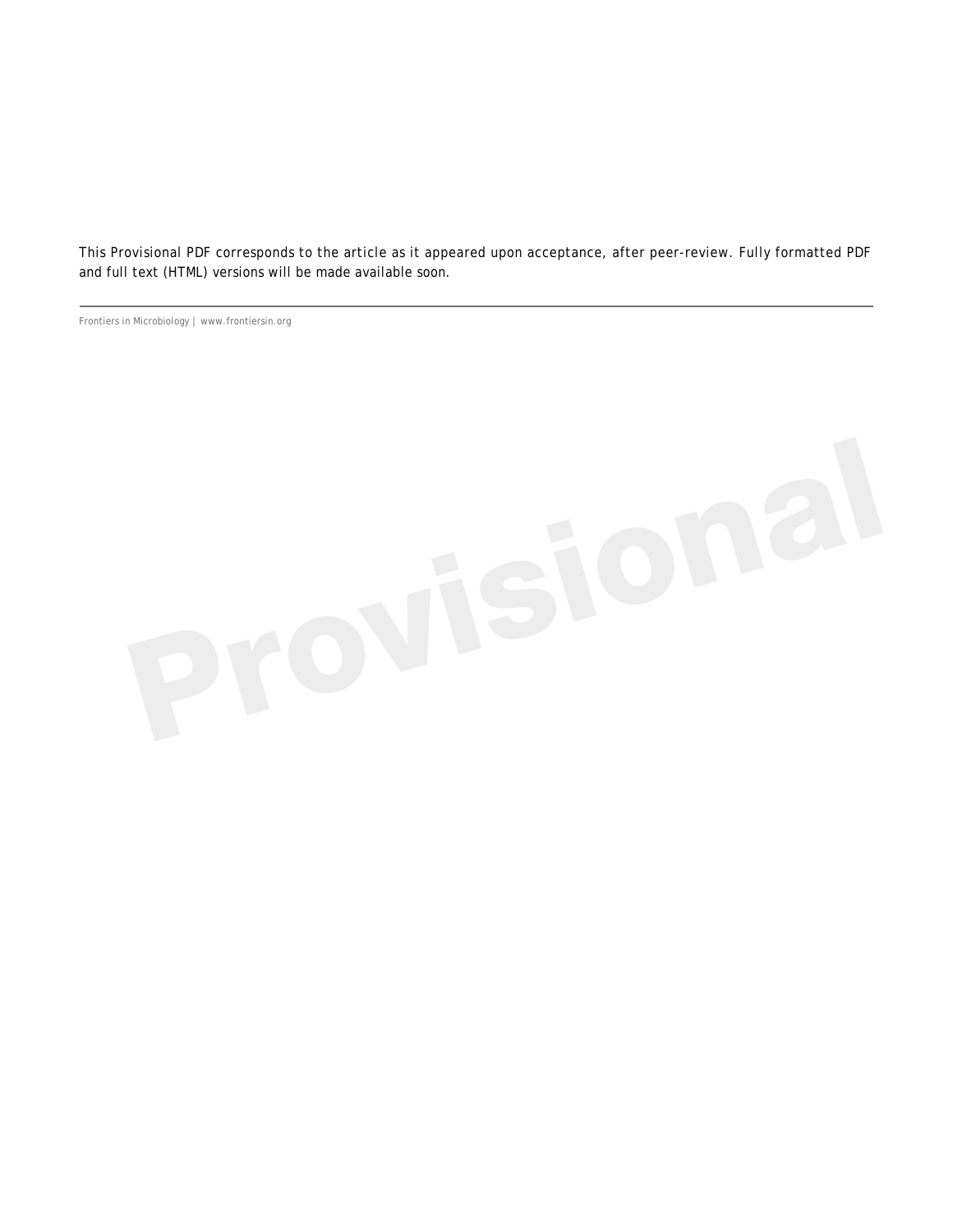| $\mathbf{1}$     | Sepsis patients with first and second-hit infections show                                                          |
|------------------|--------------------------------------------------------------------------------------------------------------------|
| $\overline{2}$   | different outcomes depending on the causative organism                                                             |
| 3                |                                                                                                                    |
| $\overline{4}$   | Matt P. Morgan (PhD), <sup>1,2</sup> Tamas Szakmany (PhD), <sup>1,3*</sup> Sarah Power (MSc), <sup>4</sup> Patrick |
| 5                | Olaniyi (BSc), Judith E. Hall (MD), Kathy Rowan (PhD), $4$ Matthias Eberl (PhD) <sup>1,6</sup>                     |
| $\sqrt{6}$       |                                                                                                                    |
| $\boldsymbol{7}$ | <sup>1</sup> Division of Infection & Immunity, School of Medicine, Cardiff University, Heath Park,                 |
| $8\,$            | Cardiff CF14 4XN, UK;                                                                                              |
| $\mathbf{9}$     | <sup>2</sup> Directorate of Critical Care, Cardiff & Vale University Health Board, Heath Park,                     |
| $10\,$           | Cardiff, CF14 4XW, UK                                                                                              |
| 11               | <sup>3</sup> ACT Directorate, Cwm Taf University Health Board, Llantrisant, CF72 8XR, UK                           |
| 12               | <sup>4</sup> Intensive Care National Audit & Research Centre (ICNARC), Napier House, 24 High                       |
| 13               | Holborn, London WC1V 6AZ, UK;                                                                                      |
| 14               | <sup>5</sup> Institute of Life Science, College of Medicine, Swansea University, Singleton Park,                   |
| 15               | Swansea, SA2 8PP, UK                                                                                               |
| 16               | $\delta$ Systems Immunity Research Institute, Cardiff University, Heath Park, Cardiff CF14                         |
| 17               | 4XN, UK                                                                                                            |
| 18               |                                                                                                                    |
| 19               | Correspondence to: Dr Tamas Szakmany, Department of Anaesthesia, Intensive Care                                    |
| 20               | and Pain Medicine, Division of Infection & Immunity, School of Medicine, Cardiff                                   |
| 21               | University, Heath Park, Cardiff CF14 4XN, UK. e-mail: Szakmanyt1@cardiff.ac.uk; Dr                                 |
| 22               | Matt Morgan, Directorate of Critical Care, Cardiff & Vale University Health Board,                                 |
| 23               | Heath Park, Cardiff, CF14 4XW, UK. e-mail: MorganMP@cardiff.ac.uk                                                  |
| 24               |                                                                                                                    |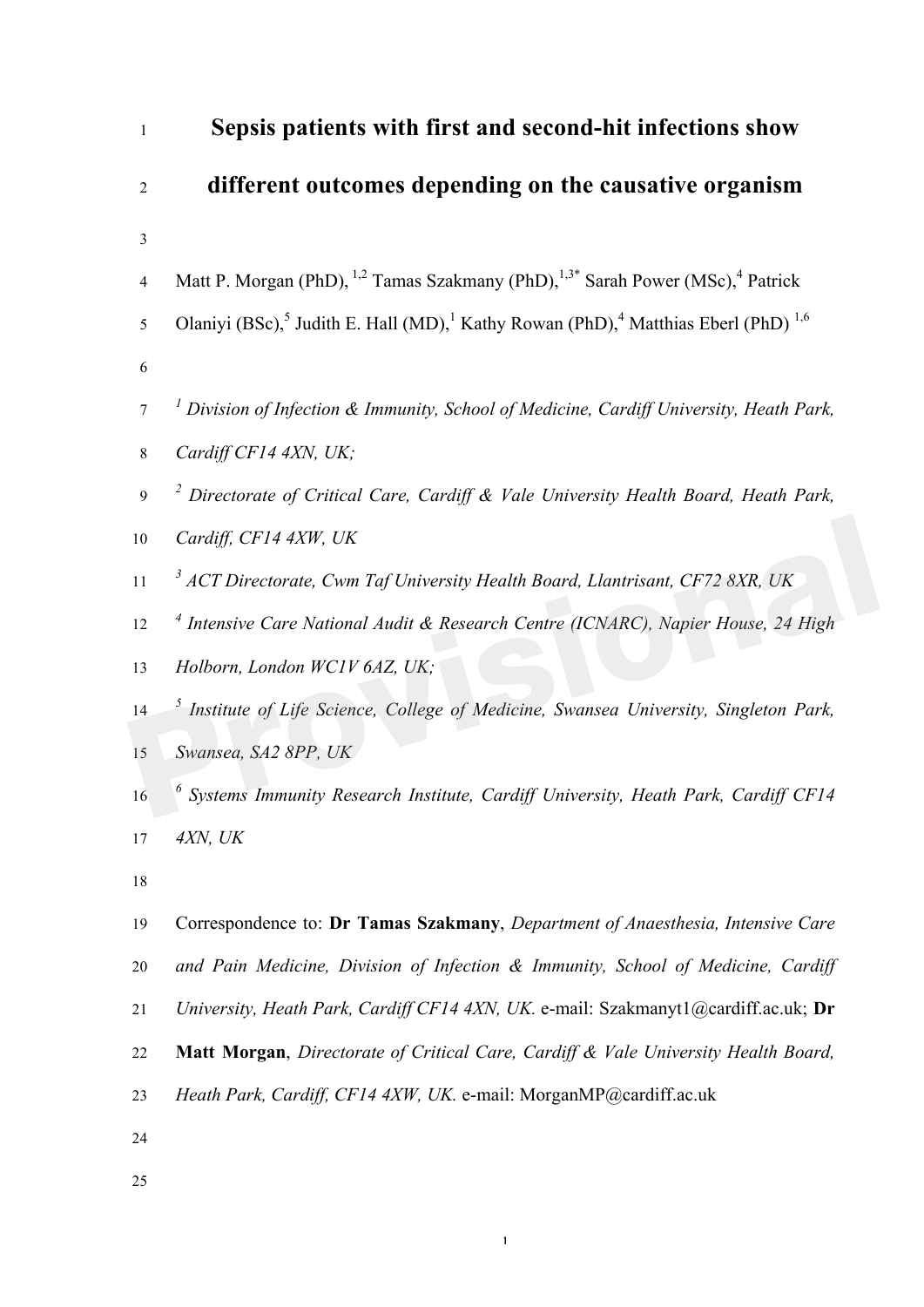#### **Abstract**

 **Objective.** With improving rates of initial survival in severe sepsis, second-hit infections that occur following resolution of the primary insult carry an increasing burden of morbidity. However, despite the clinical relevance of these infections, no data are available on differential outcomes in patients with first and second-hit infections depending on the nature of the causative organism. This study aims to explore any differences in these subgroups.

 **Design.** In a retrospective, observational cohort study, the United Kingdom Intensive Care National Audit and Research Centre (ICNARC) database was used to explore the outcomes of patient with first-hit infections leading to sepsis, and sepsis patients with second-hit infections grouped according to the Gram status of the causative organism. outcomes of patient with first-hit infections leading to sepsis, and sepsis patients with<br>second-hit infections grouped according to the Gram status of the causative organism.<br>**Providend** and **Secondary** Setting. General c

 **Setting**. General critical care units in England, Wales, and Northern Ireland participating in the ICNARC programme between 1 January 2007 – 30 June 2012.

 **Patients**. Patient groups analysed included 2119 patients with and 1319 patients without sepsis who developed an intensive care unit acquired infection in blood. Subgroups included patients with trauma, emergency neurosurgical, elective surgical, and cardiogenic shock.

 **Measurements and main results.** Gram-negative organisms were associated with poorer outcomes in first-hit infections. The 90-day mortality of patients who developed a Gram-negative infection was 43.6% following elective surgery and 27.9% following trauma. This compared with a mortality of 25.6% and 20.6%, respectively, in Gram- positive infections. Unexpectedly, an inverse relationship between Gram status and mortality was observed in second-hit infections. Patients with an initial diagnosis of

 $\mathcal{L}$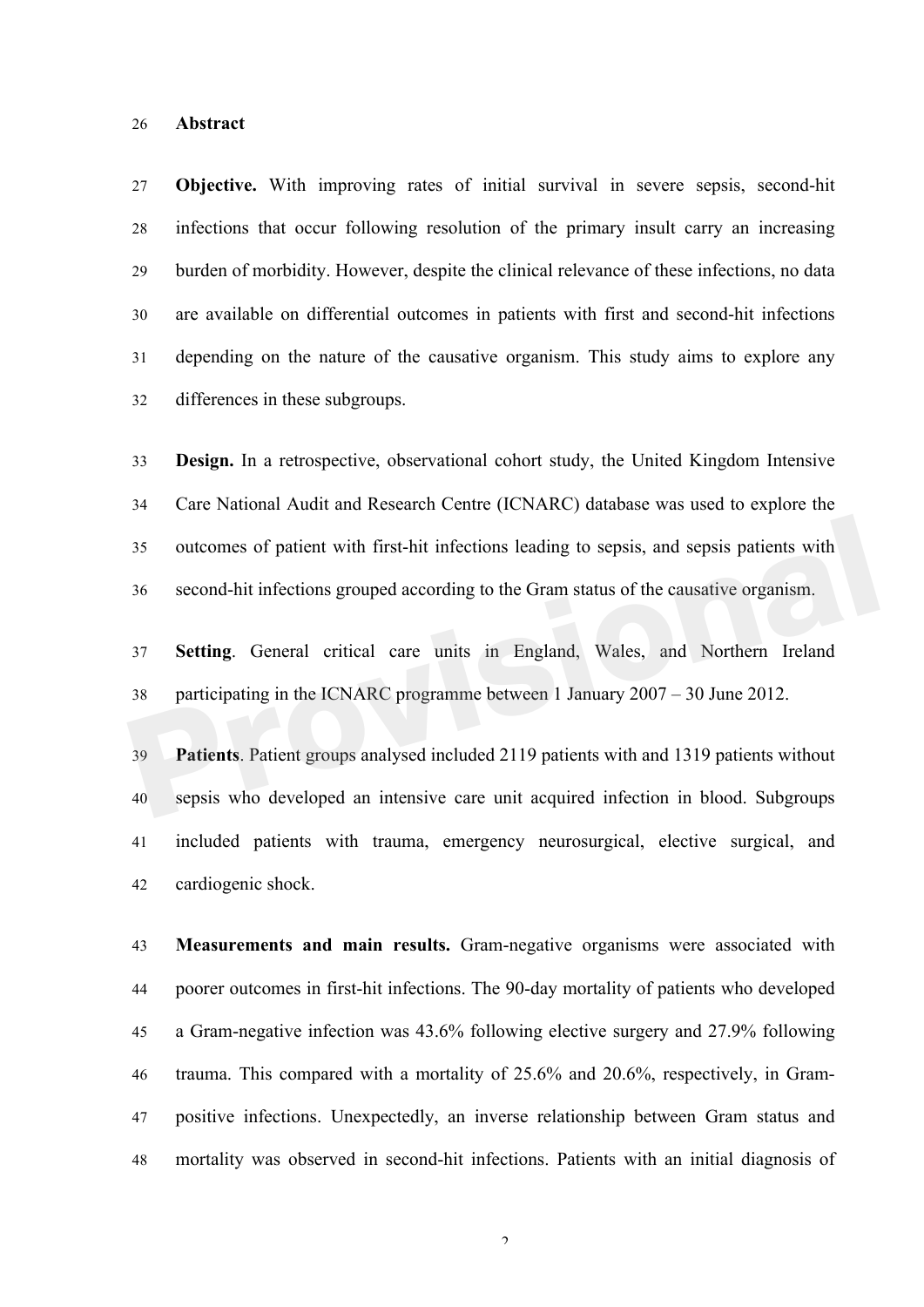sepsis who developed secondary infections caused by Gram-negative organisms had a 90-day mortality of 40.4%, compared with 43.6% in Gram-positive infections.

 **Conclusions.** Our study identifies a fundamental difference in patient outcomes between first-hit and second-hit bacterial infections, which may be due to genetic, microbiological, immunological, and environmental factors. This finding has direct implications for risk stratification and defines future research priorities.

 Keywords: sepsis, bacterial infections, intensive care, Gram-positive bacterial infections, Gram-negative bacterial infections.

- 59**Provisional**
-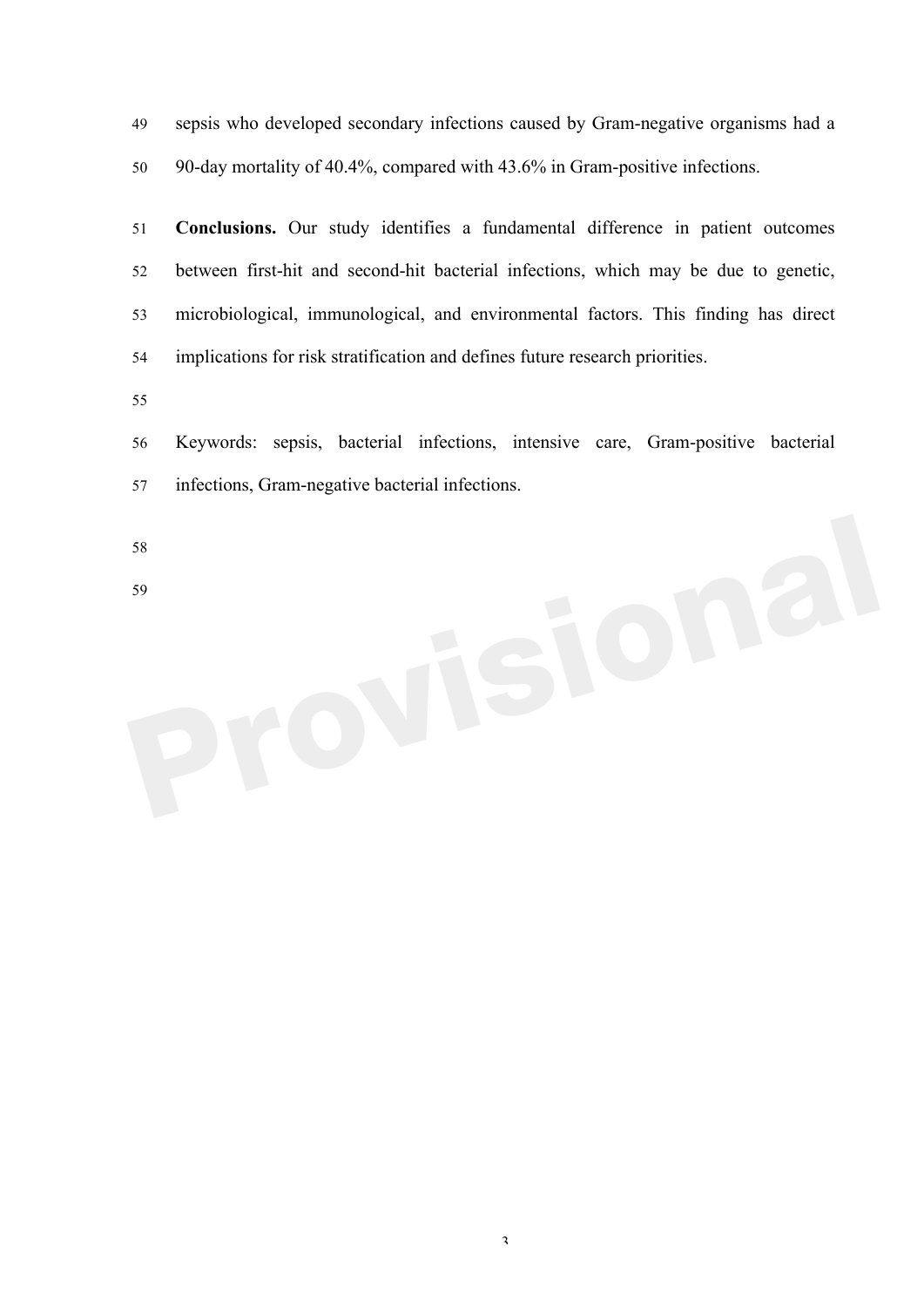#### **Introduction**

 Measured using any chosen metric, sepsis is a devastating condition for patients, 62 their families, and society as a whole  $(1,2)$ . It accounts for 15-20% of all deaths in the developing world and kills over 1.5 million newborns and children every year (1,3). As a medical condition, it is more deadly than stroke, killing a third of all patients with the severe form of the illness (3,4). It is responsible for a third of admissions to the intensive care unit (ICU) and costs the economy of the United States alone \$17 billion annually (4-6). For patients who do survive, many carry a substantial burden of continued physical and psychological ill health, with return to work rates below 65% (5,7).

 Large-scale surveillance studies have identified the most common organisms implicated in sepsis (8,9). Although fungal and viral infections contribute to many sepsis deaths, bacterial pathogens are the most frequent causative agents, with *Staphylococcus aureus* and *Streptococcus pneumoniae* representing the most relevant Gram-positive species, and *Escherichia coli*, *Klebsiella spp.*, and *Pseudomonas aeruginosa* dominating the Gram-negative group (4,9). The relative contribution by each of these different organism types is heavily influenced by local population characteristics, organism virulence, and health care structure variables. (5,7).<br>
Large-scale surveillance studies have identified the most common organisms<br>
implicated in sepsis (8,9). Although fungal and viral infections contribute to many<br>
sepsis deaths, bacterial pathogens are the most frequ

 The organism class responsible for the primary infection, has been shown to play a role in determining the mortality of patients with sepsis. In this study, these primary infections are termed "first-hit" infections. However, there are conflicting findings regarding the magnitude and the direction of the differences between Gram- positive and Gram-negative infections (10-12). The largest of these studies (12), with over 5 million patient records in the United States analysed retrospectively, attributed a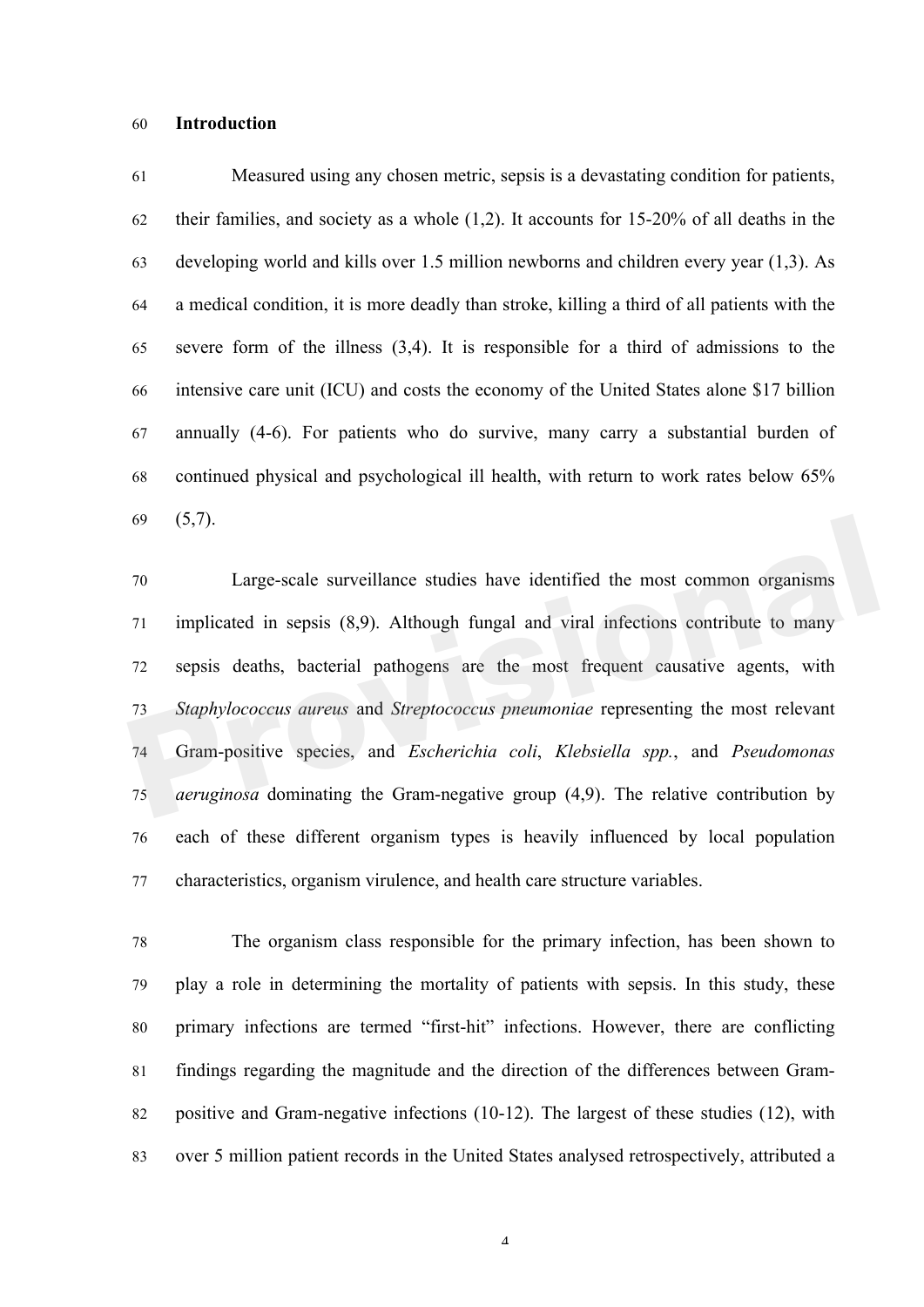mortality of 30.4% to sepsis caused by Gram-positive organisms and 23.3% to Gram- negative organisms. However, the highest mortality in this cohort was 36.3% in patients infected with anaerobic Gram-negative microbes suggesting the importance of further stratification according to organism types instead of solely relying on Gram status.

 With improving rates of initial survival in severe sepsis (13-15), infections that occur following resolution of the initial insult carry an increasing burden of morbidity (13,15,16). In this study these infections are termed second-hit infections as opposed to first-hit infections that occur in patient's without prior sepsis. Many low virulence nosocomial infections occur following resolution of the initial primary infective insult and include pathologies such as ventilator-associated pneumonia, intravascular line infections as well as reactivation of latent chronic viral infections such as cytomegalovirus (9). However, despite the clinical relevance of these infections, there are no data available in the literature on differential outcomes from Gram-positive pathogens compared with Gram-negative species in patients with first and second-hit infections. We here attempted to address this knowledge gap, using both local data from a single hospital and data from a national audit database in the United Kingdom. and include pathologies such as ventilator-associated pneumonia, intravascular line<br>infections as well as reactivation of latent chronic viral infections such as<br>cytomegalovirus (9). However, despite the clinical relevance

#### **Materials and Methods**

 The design, management, and analysis of this observational cohort study were conducted according to the principles declared in The World Medical Association's Declaration of Helsinki. All data were analysed anonymously, retrospectively, and did not impact upon the clinical care of any patients.

 The definitions of sepsis and systemic inflammatory response syndrome (SIRS) were based on the 2012 Surviving Sepsis Guidelines in place at that time (17). The local

 $\varsigma$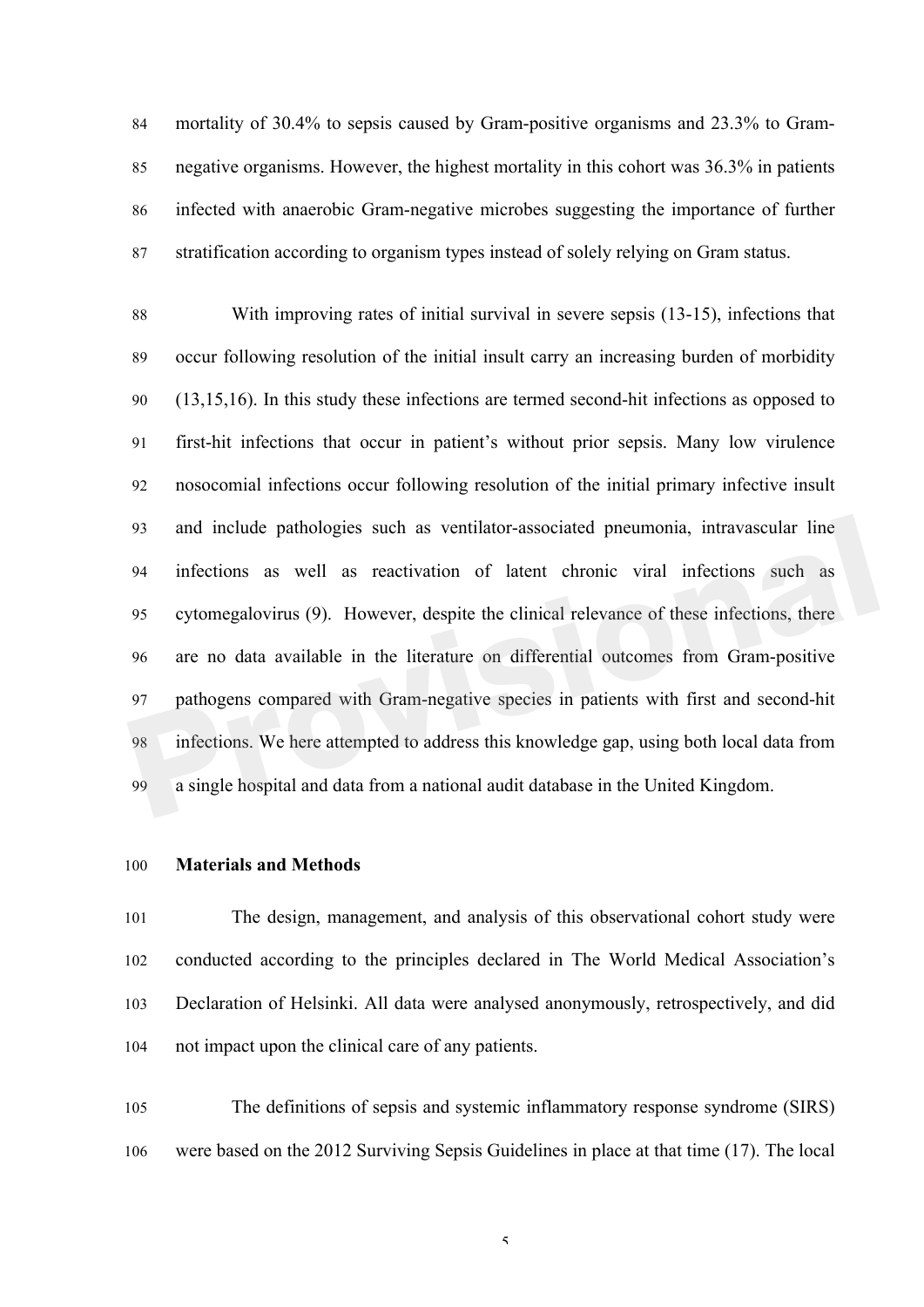data collection was approved by the South East Wales Research Ethics Committee (reference number 10WSE/421, June 2011) and registered with the UK Clinical Research Network (UKCRN; Cellular and biochemical investigations in sepsis, ID 11231).

 The national data were screened from all admissions to NHS adult, general critical care units in England, Wales, and Northern Ireland participating in the Case Mix Programme of the Intensive Care National Audit & Research Centre (ICNARC) Data Specification between 1 January 2007 – 30 June 2012. An analysis plan was agreed *a priori* according to the following definitions:

 **First-hit infection:** patients admitted with a non-infective diagnosis that subsequently developed an intensive care unit-acquired infection in blood.

 **Second-hit infection**: patients admitted with severe sepsis as an initial diagnosis that subsequently developed an intensive care unit-acquired infection in blood.

 All patients were categorised into those that developed Gram-positive or Gram- negative infection subtypes. Four specific patient subgroups were chosen before analysis as the first-hit cohort. These sub-groups were patients categorised as having trauma, emergency neurosurgical, elective surgical, and cardiogenic shock as their primary reason for intensive care admission. It has been shown that these patients can provide a plausible and accessible model of the development of severe sepsis (18). First-hit infection: patients admitted with a non-infective diagnosis that<br>
subsequently developed an intensive care unit-acquired infection in blood.<br> **Provident Second-hit infection**: patients admitted with severe sepsis

 As described above, patients in the second-hit cohort were admitted to the ICU with an initial diagnosis of severe sepsis, and then subsequently developed an intensive care unit-acquired infection in blood. Thereafter, the same descriptive statistics and survival analyses were applied to patients with first-hit and second-hit infections. Acute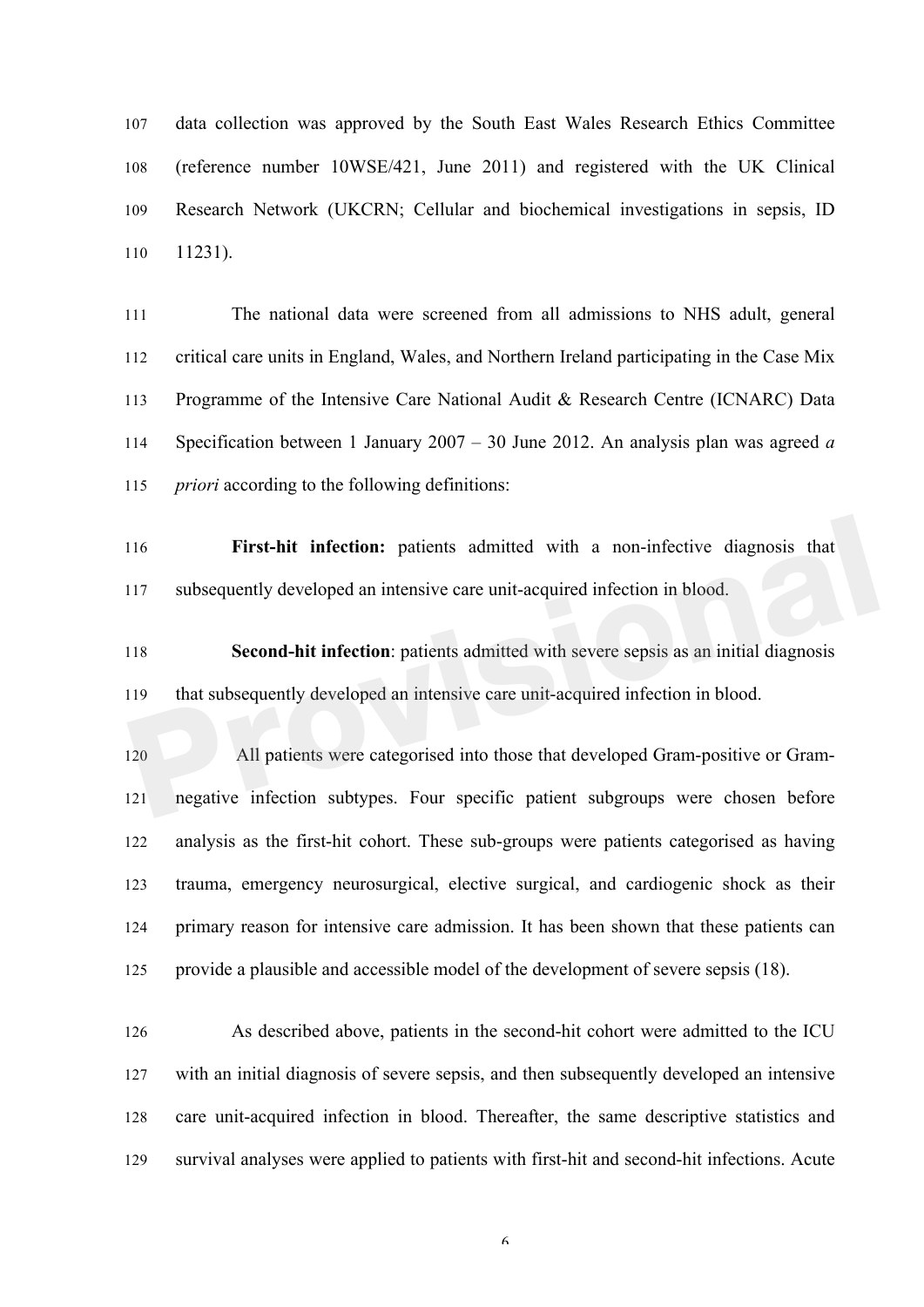hospital mortality was defined as the status at ultimate discharge from the acute hospital, excluding re-admissions within the same hospital stay.

 The main organism causing the first-hit infection in blood was defined as the presence of an infection in any blood sample taken for microbiological culture 48 hours or more following admission to the intensive care unit. Similarly, second-hit infection in blood was defined as the presence of infective bacteria in any blood sample taken for microbiological culture 48 hours or more following admission to the intensive care unit in patients admitted with severe sepsis as initial diagnosis. If two organisms were isolated in both blood culture bottles, first organism priority was given according to the following ranking used by ICNARC: Methicillin resistant *Staphylococcus aureus* (MRSA); *Staphylococcus aureus* (not MRSA); vancomycin resistant *Enterococcus spp.* (VRE); *Enterococcus spp.* (not VRE); yeast (e.g. *Candida spp.*); *Pseudomonas spp.*; *Acinetobacter spp.*; *Enterobacter spp.; Klebsiella spp.; Serratia spp.; Escherichia coli;* or other organisms entered using free text. The Gram classifications were then specified from the organism reported as the main organism causing first unit-acquired infection in blood. following ranking used by ICNARC: Methicillin resistant *Staphylococcus aureus*<br>
(MRSA); *Staphylococcus aureus* (not MRSA); vancomycin resistant *Enterococcus spp.*<br>
(VRE); *Enterococcus spp.* (not VRE); yeast (e.g. *Cand* 

 The local dataset consisted of patients admitted with severe sepsis to the intensive care unit (ICU) at The Royal Glamorgan Hospital, Llantrisant, UK between 2010 and 2013 were retrospectively analysed for 90-day all-cause mortality according to the Gram status of the organism responsible for their initial sepsis diagnosis. Due to the narrow limits of this data collection restricted to electronically captured microbiological data and outcome data only, it was not possible to propensity match patients nor compare other cofounders such as age that may lead to excessive mortality in one arm of this study.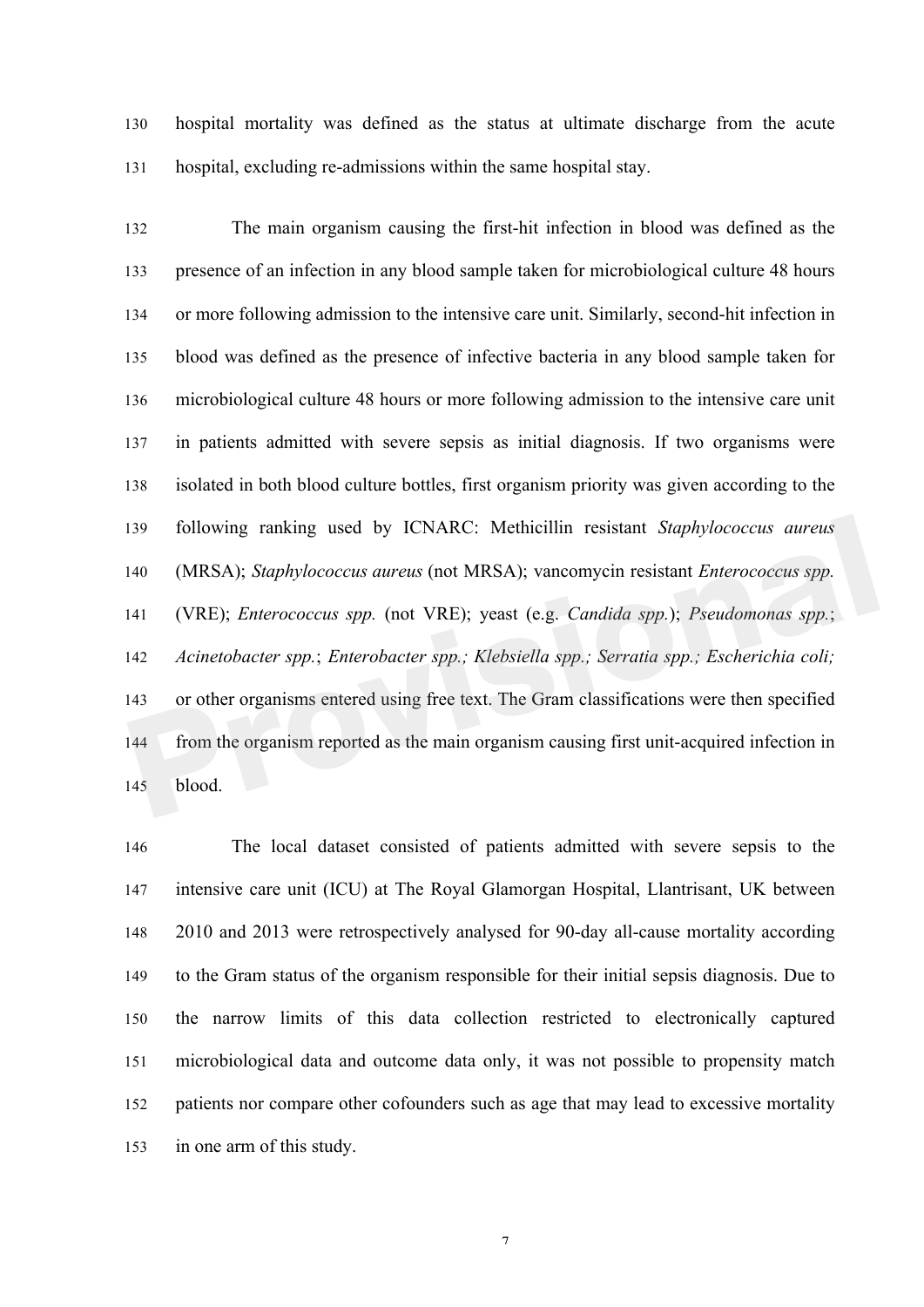Cumulative survival curves as a function of time were generated using the Kaplan-Meier approach with censored results indicating patient discharge and compared using the log-rank test. Intergroup differences in baseline characteristics were compared using a two-Way ANOVA, unmatched and corrected for multiple comparisons with a Sidak test using SPSS 20.0.

 The funders had no role in study design, data collection, data analysis, data interpretation, or writing of the report. All authors had full access to all the data in the study and share final responsibility for the decision to submit for publication. The 162 ICNARC data is available on request directly to icnarc@icnarc.org.

#### **Results**

## *Outcomes from first-hit infections according to local and national datasets*

 The Kaplan-Meier curve shown in Figure 1A demonstrates that when a Gram- negative organism was identified as the prime cause of sepsis, patients had an excessive mortality rate of 29.1% compared with 21.3% for those where a Gram-positive organism was identified. This was equivalent to an odds ratio for death of 1.8 (1.18 – 2.73) in the Gram-negative subgroup. **Results**<br> **Provides From first-hit infections according to local and national datasets**<br> **Providence The Kaplan-Meier curve shown in Figure 1A demonstrates that when a Gram-**<br> **Properties From From From From From From Fro** 

 In order to corroborate this relationship on a national scale, ICNARC's database of UK critical care units was used. ICNARC records do not include the causative organisms responsible for admissions to ICU with severe sepsis. The only recorded organism names are those responsible for "unit-acquired infections" occurring within 72 hours following admission to ICU with alternative pathologies. We therefore identified groups of patients admitted to ICU without an infective aetiology (trauma and elective surgery patients) to examine clinical outcome differences following acquisition of a

 $\mathbf{Q}$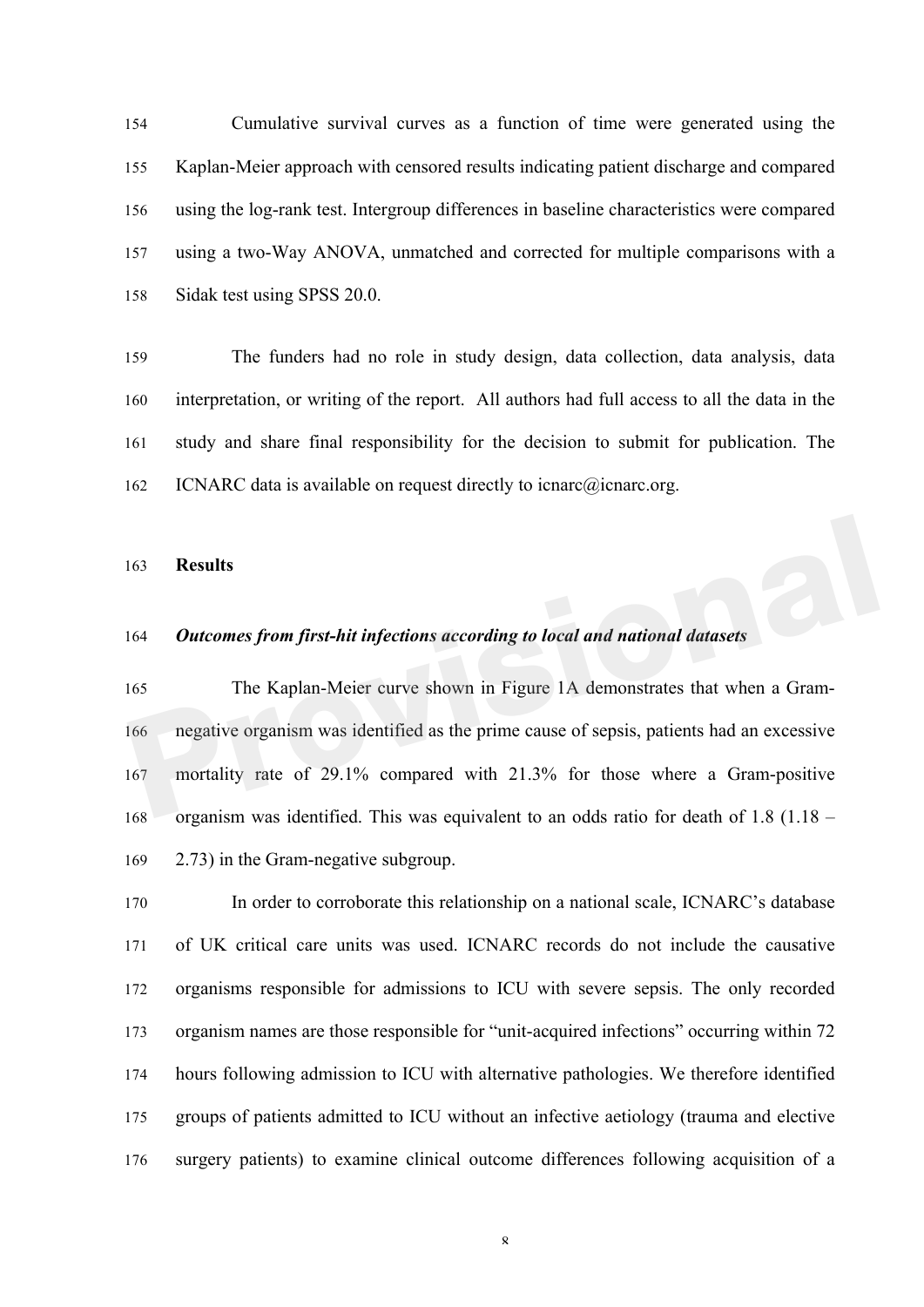unit-acquired infection that could act as a surrogate for first-hit infection causing severe sepsis.

 The baseline characteristics of these groups of first-hit patients are shown in Table 1. While intergroup differences existed between trauma and elective surgery patients, as expected, the Gram-positive and Gram-negative groups within each cohort showed no significant differences in baseline parameters. Despite this similarity in morbidity, mortality rates showed striking differences between the two groups. Importantly, the mortality patterns in trauma (Fig.1B) and elective surgery patients (Fig.1C) matched that of the local dataset (Fig.1A). Mortality from Gram-negative infections in the trauma and elective groups was 27.9% and 43.6%, respectively, compared with 20.6% and 25.6% for Gram-positive infections. Overall, this translated to an odds ratio for death of 1.4 and 1.7, respectively, in trauma and elective surgery patients with Gram-negative infections. No significant differences were found in the mortality of patients with cardiogenic shock and those undergoing emergency neurosurgery although the numbers in these sub-groups were low. (Suppl. Fig.1). infections in the trauma and elective groups was 27.9% and 43.6%, respectively,<br>
respectively, compared with 20.6% and 25.6% for Gram-positive infections. Overall, this translated<br>
to an odds ratio for death of 1.4 and 1.7

## *National outcomes from second-hit infections*

 As ICNARC records unit-acquired organism names in different cohorts of patient groups, it was possible to examine the mortality in severe sepsis patients who develop a second-hit infection. The baseline characteristics of these patients had no statistical differences when using Gram status as a comparator (Table 1). However, compared with first-hit infections, an inverse relationship between Gram status and mortality was seen. Second-hit infections in sepsis patients had a mortality of 40.4% when a Gram-negative infection was responsible compared with 43.6% when Gram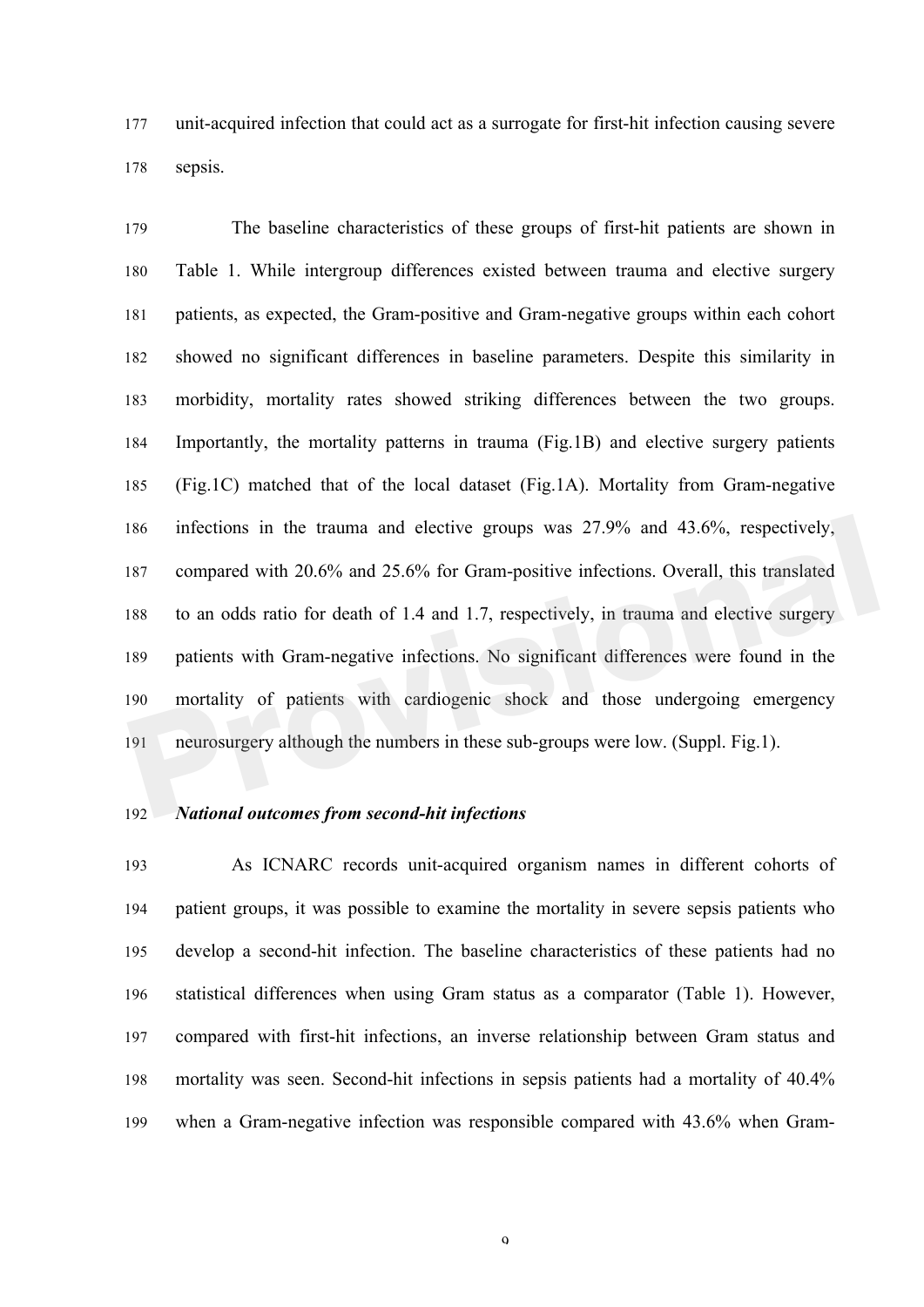positive organisms were recorded (Fig.1D). This resulted in an odds ratio for death of 0.8 following infection with Gram-negative pathogens in second-hit infections.

#### **Discussion**

 The present analysis accords with previous studies showing that first-hit infections caused by Gram-negative organisms result in a greater mortality in sepsis compared with Gram-positive pathogens (12). In striking contrast to this pattern in primary infections, our findings are the first to show that Gram-positive second-hit infections carry a higher risk of death compared to infections caused by Gram-negative pathogens. Of note, the national scale and standardised reporting of the corresponding data provide a significant advance in the analysis of differential outcomes in well- defined subgroups of patients developing first-hit or second-hit sepsis, that can now be addressed further in the clinic and experimentally. pathogens. Of note, the national scale and standardised reporting of the corresponding<br>
210 data provide a significant advance in the analysis of differential outcomes in well-<br>
211 defined subgroups of patients developing

 Although infection-related organ dysfunction continues to be responsible for approximately 30% of ICU admissions, there is a surprising lack of comparative epidemiological data on the recent trends of infective organisms. The largest such dataset to-date, the EPIC II study, is almost 10 years old (11). In that study, the investigators found a larger prevalence of Gram-negative infections and worse outcomes associated with certain organisms, and observed a significant relationship between time spent on the ICU and development of infections, particularly those caused by methicillin-resistant *S. aureus* (MRSA), *Acinetobacter* and *Pseudomonas* species (11). A small-scale study from mainland China recently confirmed this distribution of the infective organisms (16). Our present findings demonstrate that the relative risk

 $1<sub>0</sub>$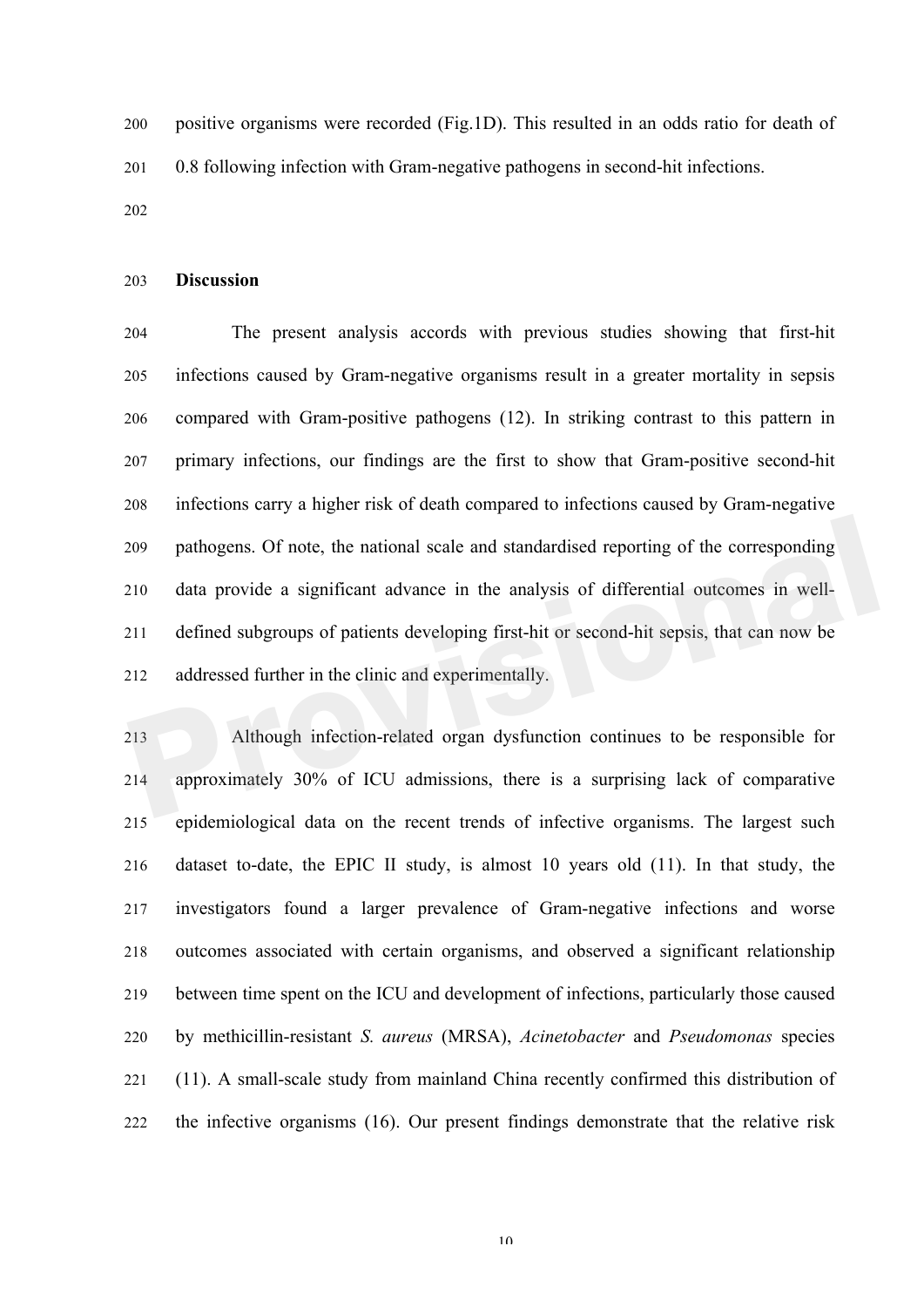attributable to Gram-negative compared with Gram-positive mortality may be as high as 1.7 for first-hit infections.

 The underlying causes for these mortality differences are likely to be multifactorial. Firstly, there may be logistical and procedural reasons as to why these patients have an excessive mortality. The increasing levels of multidrug-resistant Gram- negative organisms (17,18) may render patients with these causative organisms more likely to receive ineffective initial therapy (19,20). However, recent data from the World Healthcare-Associated Infections Forum indicates that multidrug-resistant Gram- negative organisms only play a very small role in the UK with incidences below 5%, making this explanation less plausible (21).

 Secondly, there may be unmeasured pathological differences due to the epidemiology of different organisms. In fact, after adjustments for organism class and type, the site of infection appears to play a key role in differential patient survival (10,21,22). With the knowledge that patterns of microbial classes differ between different infectious sources, simply basing a mortality prediction on an organism type may act as a surrogate for the likely source of infection. This may help explain some of the variation shown in the literature comparing organism class and species. The extent of variation shown in those studies exposes many of the difficulties inherent in retrospective analysis of a syndrome characterised by a number of individual disease entities across a hugely variable cohort of patients. In conjunction with widely varying microbial resistance patterns across different countries, the inconsistent use and timing of appropriate antibiotics makes comparing international results a difficult task and further highlights the need for better quality data. making this explanation less plausible (21).<br> **Providing Secondly, there may be unmeasured pathological differences due to the**<br> **Propriet of all epidemiology of different organisms.** In fact, after adjustments for organis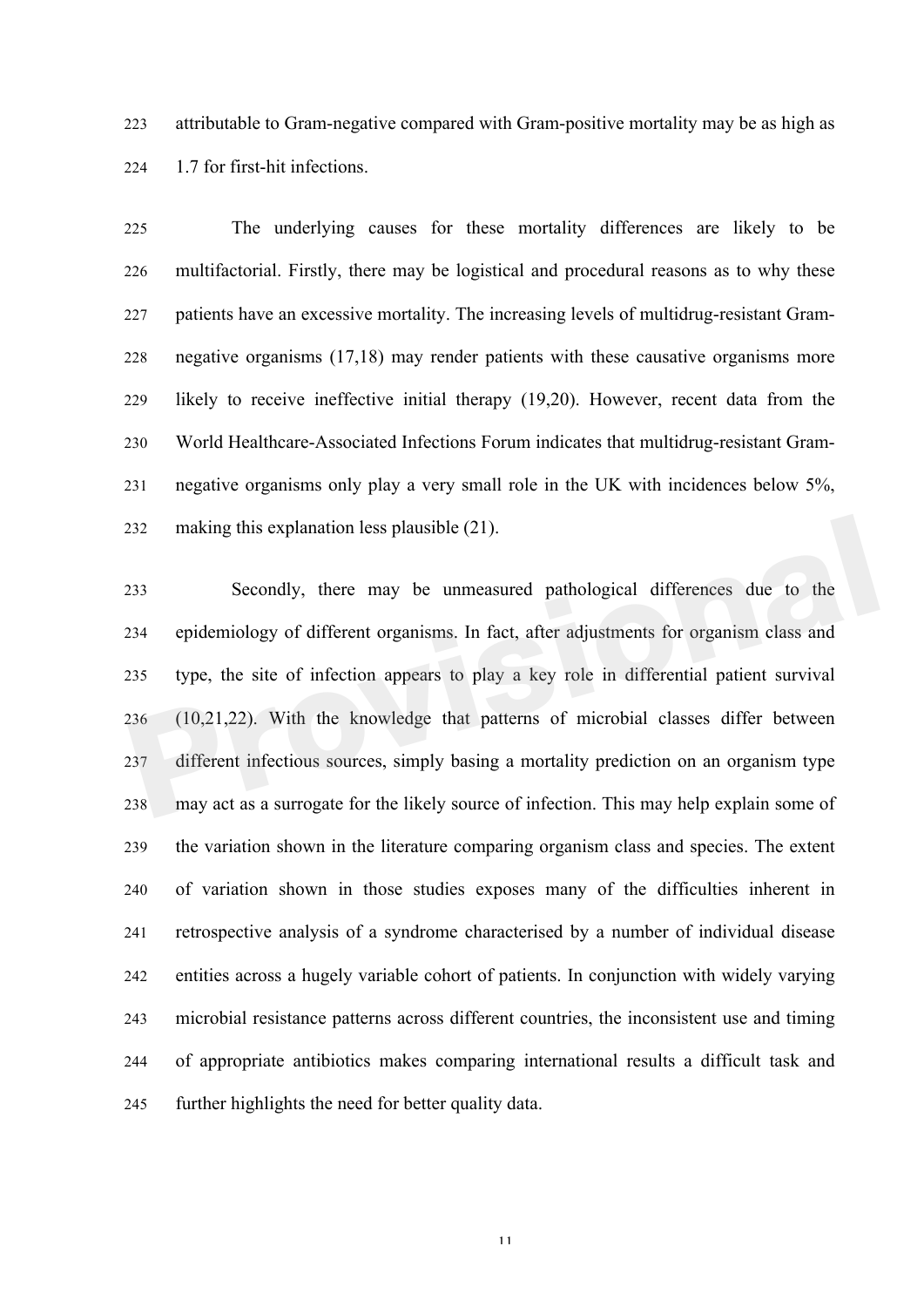Thirdly, the differences in outcome between Gram-negative and Gram-positive infections may represent a particular predisposition of different patients to develop distinct types of infections (16,23-26). What has been observed in our study may simply be an excessive mortality due to genetic and environmental differences rather than the microorganisms directly. However, despite these possibilities, it is undeniable that the Gram status can be used as a strong signal to point towards an expected excessive mortality. This in itself is important and useful.

 Finally, there are clear immunological differences that occur as a result of an organism's structural and biochemical characteristics. As a classical example, this may predominantly be due to the presence of a lipopolysaccharide (LPS)-containing cell wall in Gram-negative bacteria. LPS is recognised by a range of cell types and promotes inflammation as well as acts as potent inducer of the coagulation cascade (27). In addition to the presence of LPS as a major discriminator between Gram-negative and Gram-positive bacteria, such mortality differences seen here may also be influenced by other pathogen-specific characteristics including the ability of most Gram-negative organisms to activate innate-like Vγ9/Vδ2 T cells and mucosal-associated invariant T (MAIT) cells (28,29). Individual organism pathogenicity will also influence patient outcomes as much as the pharmacokinetics of the drugs used to target such microbes. Therefore, more virulent Gram-negative microbes may more rapidly replicate and have higher toxin loads (30). redominantly be due to the presence of a lipopolysaccharide (LPS)-containing cell wall<br>
in Gram-negative bacteria. LPS is recognised by a range of cell types and promotes<br>
inflammation as well as acts as potent inducer o

 What is more intriguing than the relationship between Gram status and mortality from first-hit infection is the apparent inverse relationship between mortality and Gram status in sepsis patients who subsequently acquire a second-hit infection. Again, this is likely to be multifactorial. There is a wealth of immunological literature demonstrating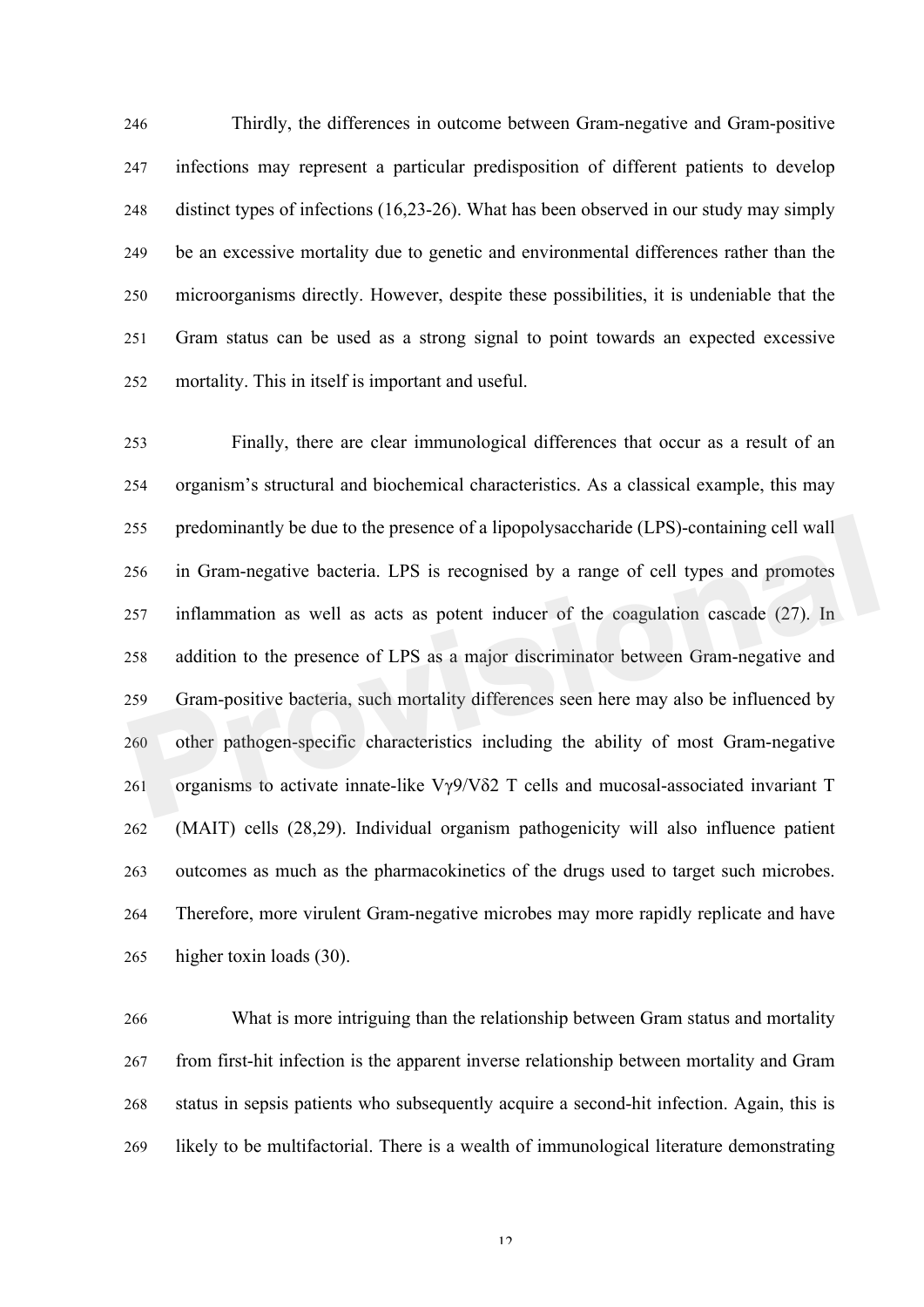profound reprogramming effects on both cellular and humoral immunity that severe sepsis leaves in its wake (23-26,28,31,32). These tolerising effects may render survivors of first-hit infections more resistant to subsequent Gram-negative sepsis. There may also be organisational aspects to these mortality differences including the use of antimicrobials with adverse side effect profiles in Gram-positive second-hit infections to cover the possibility of MRSA infection. Furthermore, there may be a survival bias to these data. For example, those patients who survive an initial Gram-negative infection may have an inherent resistance to Gram-negative infections. Therefore, these patients may be more likely to survive and subsequently develop second-hit infections, and the data might thus be skewed towards a survival benefit of Gram-negative infection when these patients develop a second infection.

 Several improvements could be made in future studies of this topic. Firstly, microbiological data on true first-hit sepsis patients were not available through ICNARC's dataset. Therefore, we defined surrogate first-hit infection subgroups including post-operative elective surgery and trauma patients. There is a large volume of research supporting the use of these groups of patient's as a model for investigating first-hit infection(18). With the advent of new nation-wide systems of sepsis outcomes such as the recording through the work of the UK Sepsis Trust and the National Institute for Health and Care Excellence (NICE), causative organism data may be possible to analyse in the future. Indeed, new trial design may be a key component of improving research in this area (3). Studies should also aim to address the survival bias discussed above. By recording the initial infecting organism responsible for the first-hit sepsis, it should be possible to explore such relationships further. The these patients develop a second infection.<br> **Providends a second infection**<br> **Providends a second infection**<br> **Providends a** second infection.<br> **Providends** in future studies of this topic. Firstly,<br> **Providends** incru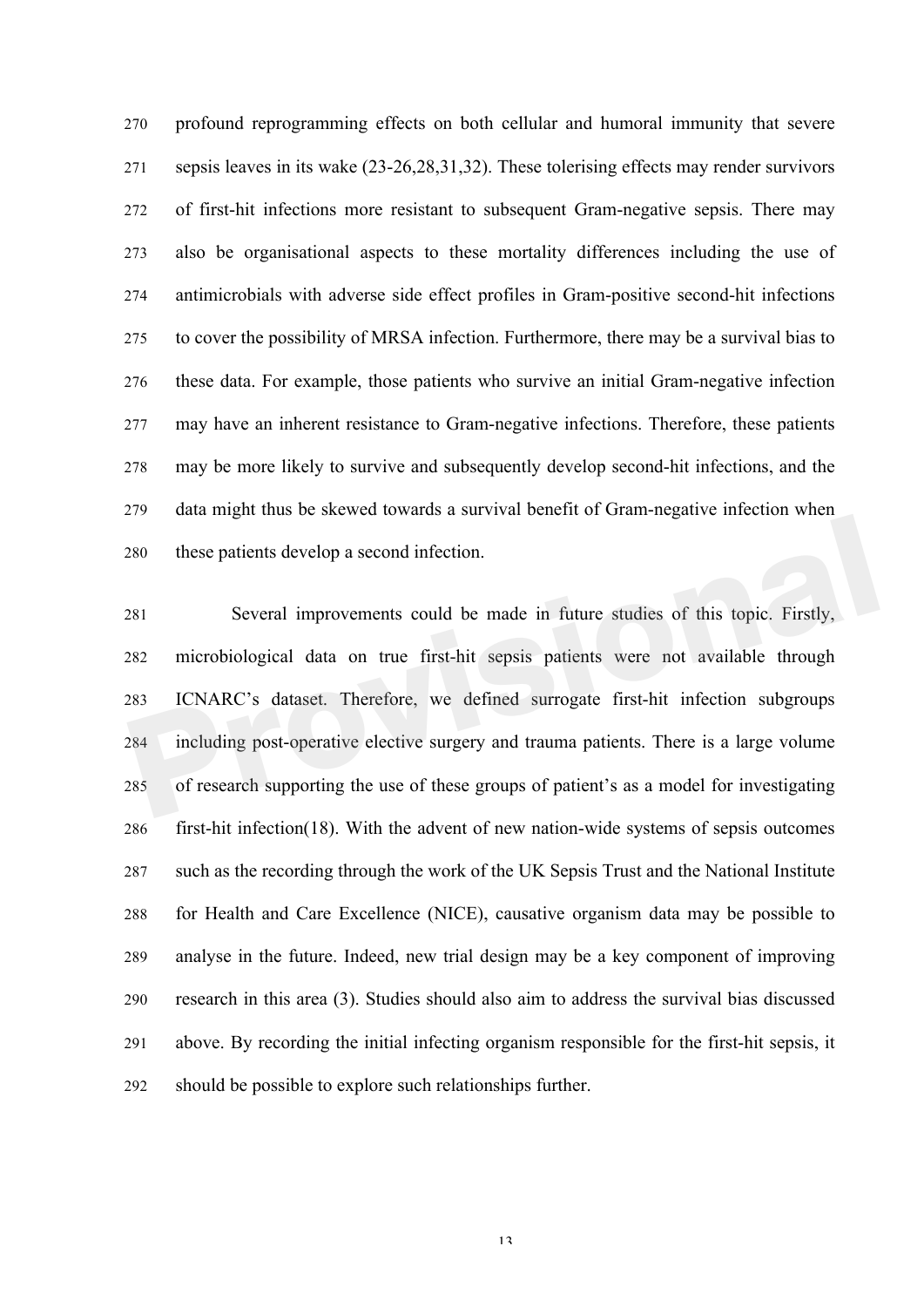Secondly, although the ICNARC dataset has considerable power due to its size and robust collection methods, it suffers from lack of granular detail and a relatively arbitrary collection priority of organisms. It would be important in future research to record when and from where individual organisms are isolated. The ranking of organisms allowing only a single species to be recorded may bias data collection in favour of Gram-positive infections that in turn may skew future analysis. The list of organisms was based on data from the European Centre for Disease Prevention and Control for the UK and has been shown to be representative in independent datasets (33). Therefore, ICNARC outcome data have significant clinical relevance in everyday practice. In addition to these possible confounders, the disease severity scores in the present study were recorded at the time of ICU admission, rather than at the time of initial pathology (i.e. surgical procedure time point), and may thus have diverged by the time of subsequent ICU admission. Unfortunately, the ICNARC dataset is not able to compensate for these factors. However, despite these methodical issues, they remain constant in all groups studied and as such cannot account for the reversal of mortality in first-hit compared with second-hit infections. This is a clear signal being sent although the intricacies of this detail will need to be addressed with a different future methodology. present study were recorded at the time of ICU admission, rather than at the time of<br>initial pathology (i.e. surgical procedure time point), and may thus have diverged by the<br>time of subsequent ICU admission. Unfortunately

### **Conclusion**

 Overall, our study demonstrates that Gram-negative infections are associated with a greatly elevated mortality in first-hit sepsis patients whilst these differences are reversed in second-hit infections. These findings will allow clinicians to better plan and deliver care to the patients most at risk from severe sepsis by targeting resources more effectively. It may also form a platform to explore the immune reprogramming effects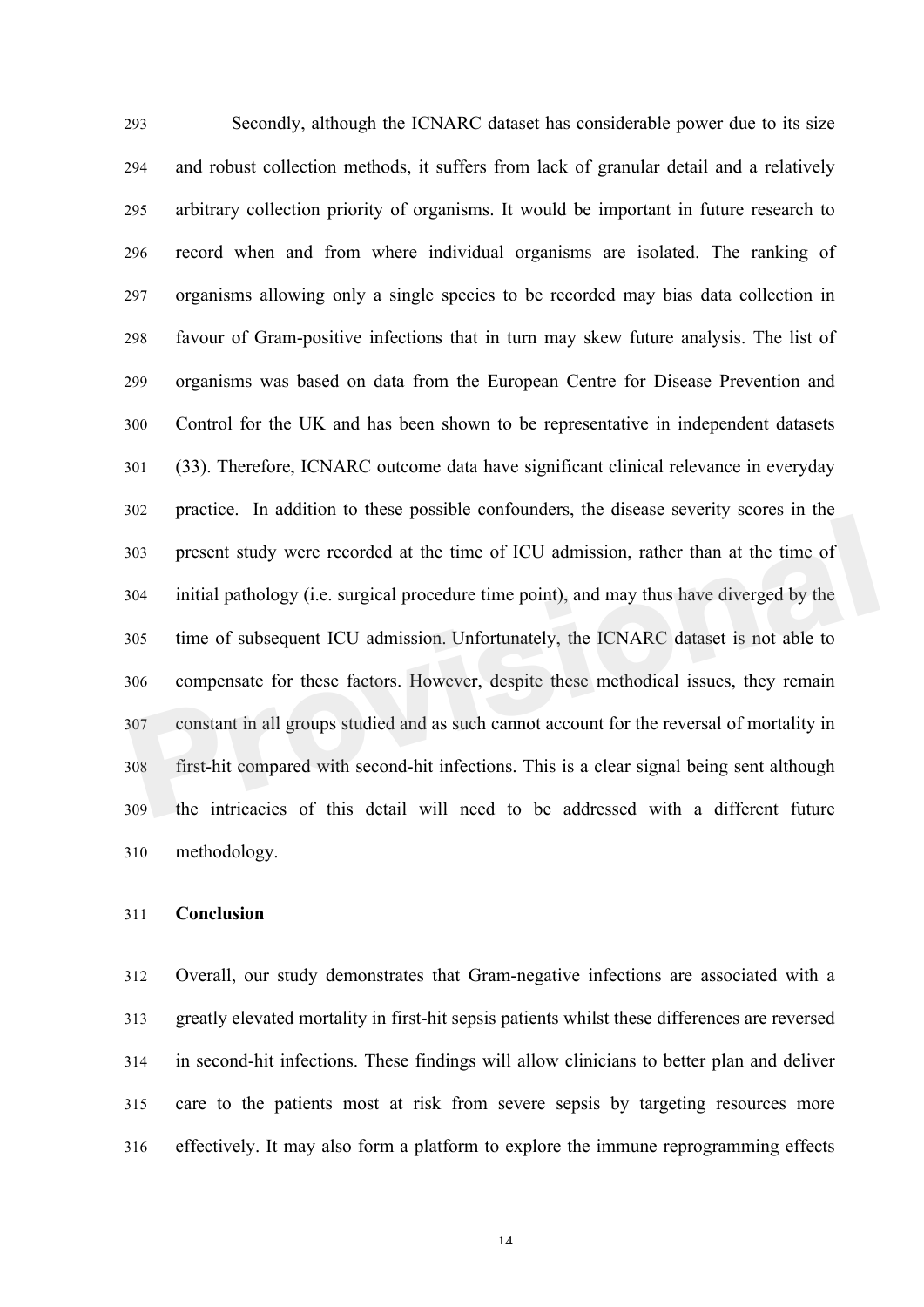of sepsis *ex vivo* by comparing subsequent responses from patients with differing initial infection types.

## **Acknowledgements**

 The work described received support from the UK Clinical Research Network Study Portfolio, SARTRE/SEWAHSP Health Technology Challenge Scheme and MRC Confidence in Concept scheme. TS was in receipt of a Clinical Research Fellowship from the National Institute of Social and Health Care Research (NISCHR).

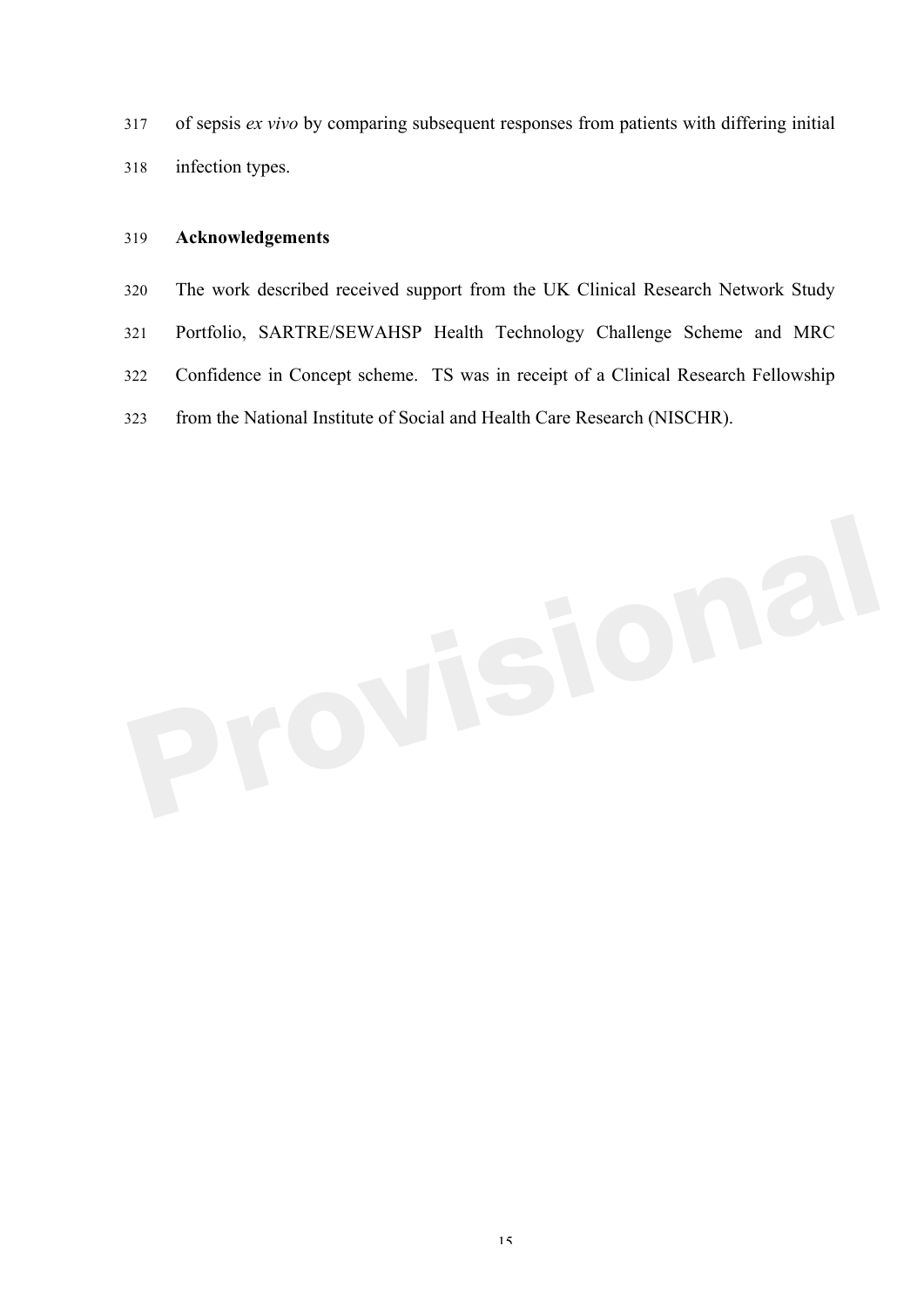## **References**

- 1. Bryce J, Boschi-Pinto C, Shibuya K, Black RE. WHO estimates of the causes of death in children. The Lancet. 2005 Mar;365(9465):1147–52.
- 2. Newton S, Cunningham J, Dobbin J. Sepsis and the NHS. All-Party Parliamentary Group on Sepsis.
- 3. Stevenson EK, Rubenstein AR, Radin GT, Wiener RS, Walkey AJ. Two Decades of Mortality Trends Among Patients With Severe Sepsis. Critical Care Medicine. 2014 Mar;42(3):625–31.
- 4. Angus DC, Linde-Zwirble WT, Lidicker J, Clermont G, Carcillo J, Pinsky MR. Epidemiology of severe sepsis in the United States: analysis of incidence, outcome, and associated costs of care. Critical Care Medicine. 2001 Jul;29(7):1303–10.
- 5. Schmid A, Burchardi H, Clouth J, Schneider H. Burden of illness imposed by severe sepsis in Germany. Eur J Health Econ. 2002;3(2):77–82.
- 6. Longo CJ, Heyland DK, Fisher HN, Fowler RA, Martin CM, Day AG. A longterm follow-up study investigating health-related quality of life and resource use in survivors of severe sepsis: comparison of recombinant human activated protein C with standard care. Crit Care. 2007;11(6):R128.
- 7. Bone RC, Balk RA, Cerra FB, Dellinger RP, Fein AM, Knaus WA, et al. Definitions for sepsis and organ failure and guidelines for the use of innovative therapies in sepsis. The ACCP/SCCM Consensus Conference Committee. American College of Chest Physicians/Society of Critical Care Medicine. 1992. pp. 1644–55. From Compositive Service and Service and Service and Service and Service Augusting Augustics and the different follow-up study investigating health-related quality of life and resource use in survivors of severe sepsis: co
	- 8. Opal SM, Cohen J. Clinical gram-positive sepsis: does it fundamentally differ from gram-negative bacterial sepsis? Critical Care Medicine. 1999 Aug;27(8):1608–16.
	- 9. Vincent J-L, Rello J, Marshall J, Silva E, Anzueto A, Martin CD, et al. International study of the prevalence and outcomes of infection in intensive care units. JAMA. 2009 Dec 2;302(21):2323–9.
	- 10. Vincent J-L, Sakr Y, Sprung CL, Ranieri VM, Reinhart K, Gerlach H, et al. Sepsis in European intensive care units: results of the SOAP study. Critical Care Medicine. 2006 Feb;34(2):344–53.
	- 11. Labelle A, Juang P, Reichley R, Micek S, Hoffmann J, Hoban A, et al. The determinants of hospital mortality among patients with septic shock receiving appropriate initial antibiotic treatment. Critical Care Medicine. 2012 Jul;40(7):2016–21.
	- 12. Ani C, Farshidpanah S, Bellinghausen Stewart A, Nguyen HB. Variations in organism-specific severe sepsis mortality in the United States: 1999-2008. Critical Care Medicine. 2015 Jan;43(1):65–77.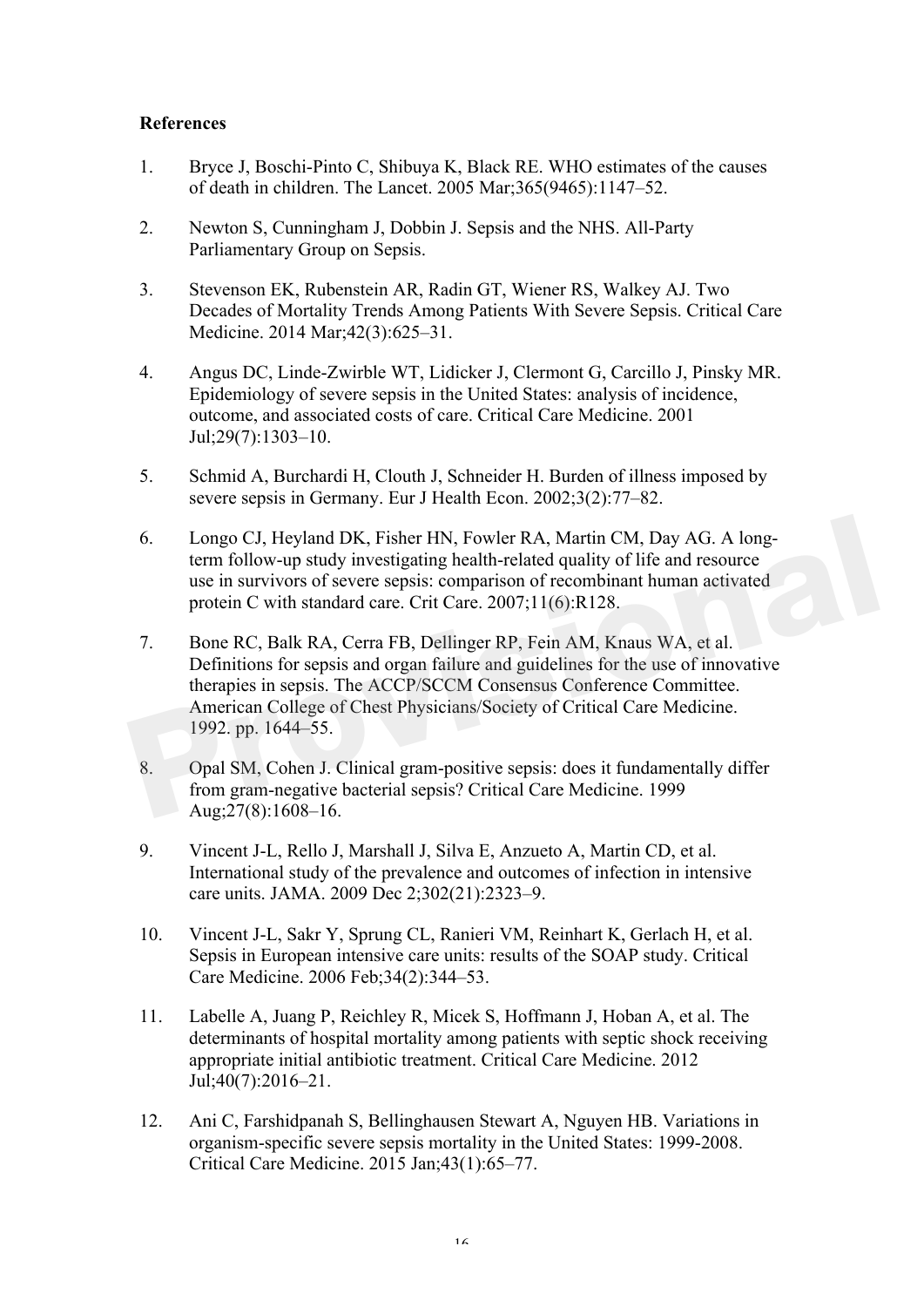- 13. Gaieski DF, Mikkelsen ME, Band RA, Pines JM, Massone R, Furia FF, et al. Impact of time to antibiotics on survival in patients with severe sepsis or septic shock in whom early goal-directed therapy was initiated in the emergency department. Critical Care Medicine. 2010 Apr;38(4):1045–53.
- 14. McPherson D, Griffiths C, Williams M, Baker A, Klodawski E, Jacobson B, et al. Sepsis-associated mortality in England: an analysis of multiple cause of death data from 2001 to 2010. BMJ Open. 2013;3(8).
- 15. Vincent JL, Bihari DJ, Suter PM, Bruining HA, White J, Nicolas-Chanoin MH, et al. The prevalence of nosocomial infection in intensive care units in Europe. Results of the European Prevalence of Infection in Intensive Care (EPIC) Study. EPIC International Advisory Committee. JAMA. 1995 Aug;274(8):639–44.
- 16. Agnese DM, Calvano JE, Hahm SJ, Coyle SM, Corbett SA, Calvano SE, et al. Human Toll-Like Receptor 4 Mutations but Not CD14 Polymorphisms Are Associated with an Increased Risk of Gram-Negative Infections. Journal of Infectious Diseases. 2002 Nov 15;186(10):1522–5.
- 17. Dellinger RP, Levy MM, Rhodes A, Annane D, Gerlach H, Opal SM, et al. Surviving sepsis campaign: international guidelines for management of severe sepsis and septic shock: 2012. 2013. pp. 580–637.
- 18. Cain DJ, del Arroyo AG, Ackland GL. Man is the new mouse: Elective surgery as a key translational model for multi-organ dysfunction and sepsis. Journal of the Intensive Care Society. 2015 May 1;16(2):154–63.
- 19. Micek S, Johnson MT, Reichley R, Kollef MH. An institutional perspective on the impact of recent antibiotic exposure on length of stay and hospital costs for patients with gram-negative sepsis. BMC Infect Dis. 2012;12:56. 17. Dellinger RP, Levy MM, Rhodes A, Annane D, Gerlach H, Opal SM, et al.<br>
Surviving sepsis campaign: international guidelines for management of severe<br>
sepsis and septic shock: 2012. 2013. pp. 580–637.<br>
18. Cain DJ, del A
	- 20. Zilberberg MD, Shorr AF, Micek ST, Vazquez-Guillamet C, Kollef MH. Multi-drug resistance, inappropriate initial antibiotic therapy and mortality in Gram-negative severe sepsis and septic shock: a retrospective cohort study. Crit Care. 2014;18(6):596.
	- 21. Leligdowicz A, Dodek PM, Norena M, Wong H, Kumar A, Kumar A. Association between Source of Infection and Hospital Mortality in Patients Who Have Septic Shock. American Journal of Respiratory and Critical Care Medicine. 2014 May 15;189(10):1204–13.
	- 22. De Waele J, Lipman J, Sakr Y, Marshall JC, Vanhems P, Barrera Groba C, et al. Abdominal infections in the intensive care unit: characteristics, treatment and determinants of outcome. BMC Infect Dis. 2014;14:420.
	- 23. Cavaillon J-M, Adib-Conquy M. Bench-to-bedside review: endotoxin tolerance as a model of leukocyte reprogramming in sepsis. Crit Care. 2006;10(5):233.
	- 24. Escoll P, del Fresno C, García L, Vallés G, Lendínez MJ, Arnalich F, et al. Rapid up-regulation of IRAK-M expression following a second endotoxin challenge in human monocytes and in monocytes isolated from septic patients.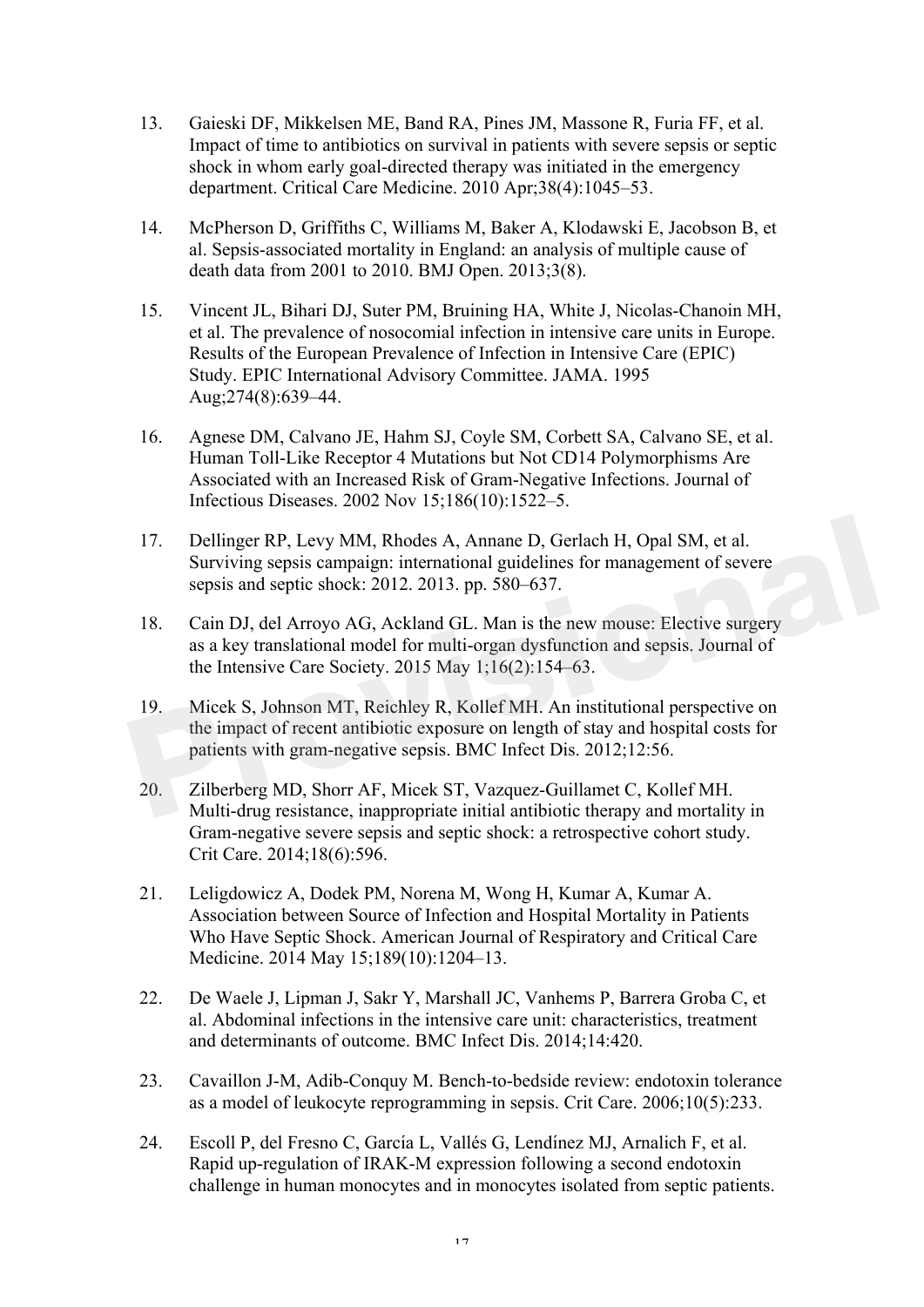Biochemical and Biophysical Research Communications. 2003 Nov;311(2):465–72.

- 25. Porta C, Rimoldi M, Raes G, Brys L, Ghezzi P, Di Liberto D, et al. Tolerance and M2 (alternative) macrophage polarization are related processes orchestrated by p50 nuclear factor κB. Proceedings of the National Academy of Sciences. National Acad Sciences; 2009;106(35):14978–83.
- 26. Lynn LA. The diagnosis of sepsis revisited a challenge for young medical scientists in the 21st century. Patient Saf Surg. 2014;8(1):1.
- 27. Mansur A, Gruben von L, Popov AF, Steinau M, Bergmann I, Ross D, et al. The regulatory toll-like receptor 4 genetic polymorphism rs11536889 is associated with renal, coagulation and hepatic organ failure in sepsis patients. J Transl Med. 2014;12:177.
- 28. Davey MS, Morgan MP, Liuzzi AR, Tyler CJ, Khan MWA, Szakmany T, et al. Microbe-specific unconventional T cells induce human neutrophil differentiation into antigen cross-presenting cells. The Journal of Immunology. 2014 Oct 1;193(7):3704–16.
- 29. Grimaldi D, Le Bourhis L, Sauneuf B, Dechartres A, Rousseau C, Ouaaz F, et al. Specific MAIT cell behaviour among innate-like T lymphocytes in critically ill patients with severe infections. Intensive Care Med. 2014 Feb;40(2):192– 201. 2014 Oct 1;193(7):3704–16.<br>
29. Grimaldi D, Le Bourhis L, Sauneuf B, Dechartres A, Rousseau C, Ouaaz F, et<br>
al. Specific MAIT cell behaviour among innate-like T lymphocytes in critically<br>
ill patients with severe infection
	- 30. Ramachandran G. Gram-positive and gram-negative bacterial toxins in sepsis: a brief review. virulence.  $2014$  Jan  $1;5(1):213-8$ .
	- 31. Trusheim MR, Berndt ER, Douglas FL. Stratified medicine: strategic and economic implications of combining drugs and clinical biomarkers. Nat Rev Drug Discov. 2007 Apr;6(4):287–93.
	- 32. Hotchkiss RS, Monneret G, Payen D. Immunosuppression in sepsis: a novel understanding of the disorder and a new therapeutic approach. The Lancet Infectious Diseases. 2013 Mar;13(3):260–8.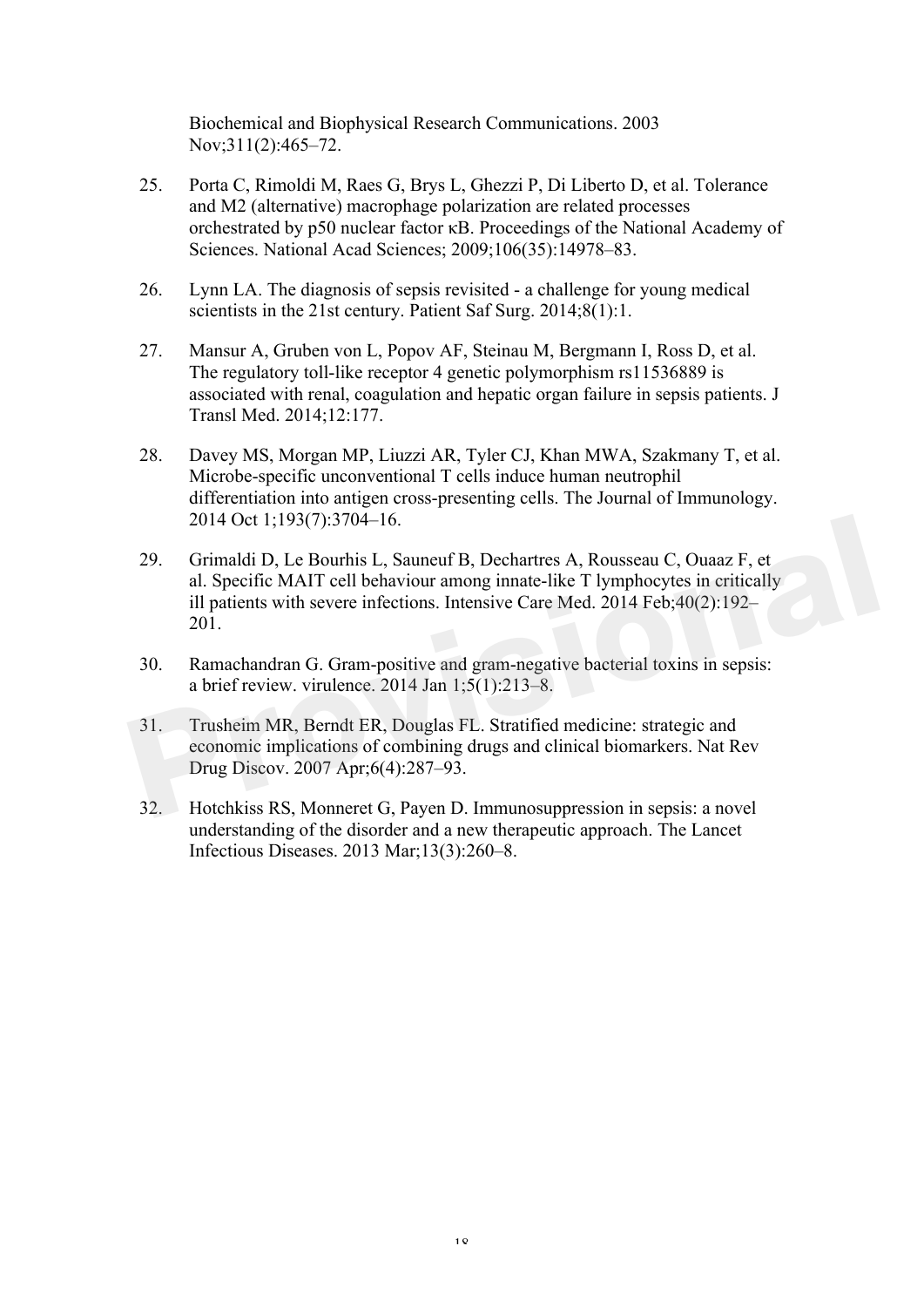## C**ontributors**

MM, KR and ME designed the study. TS and PO abstracted the local data. SP and KR abstracted the national data from the Case Mix Programme. MM, SP and KR directed and conducted the data analysis. MM, TS and ME wrote the paper. JH provided expert advice and revised the draft. All authors read and approved the final version.

## **Funding**

Dr. Szakmany reports grants from National Institute of Social and Health Care Research, Welsh Assembly Government, UK, during the conduct of the study. Dr Eberl reports grants from SARTRE/SEWAHSP Health Technology Challenge and the MRC Confidence in Concept scheme, during the conduct of the study. Research, Welsh Assembly Government, UK, during the conduct of the study.<br>
Dr Eberl reports grants from SARTRE/SEWAHSP Health Technology Challenge and<br>
the MRC Confidence in Concept scheme, during the conduct of the study.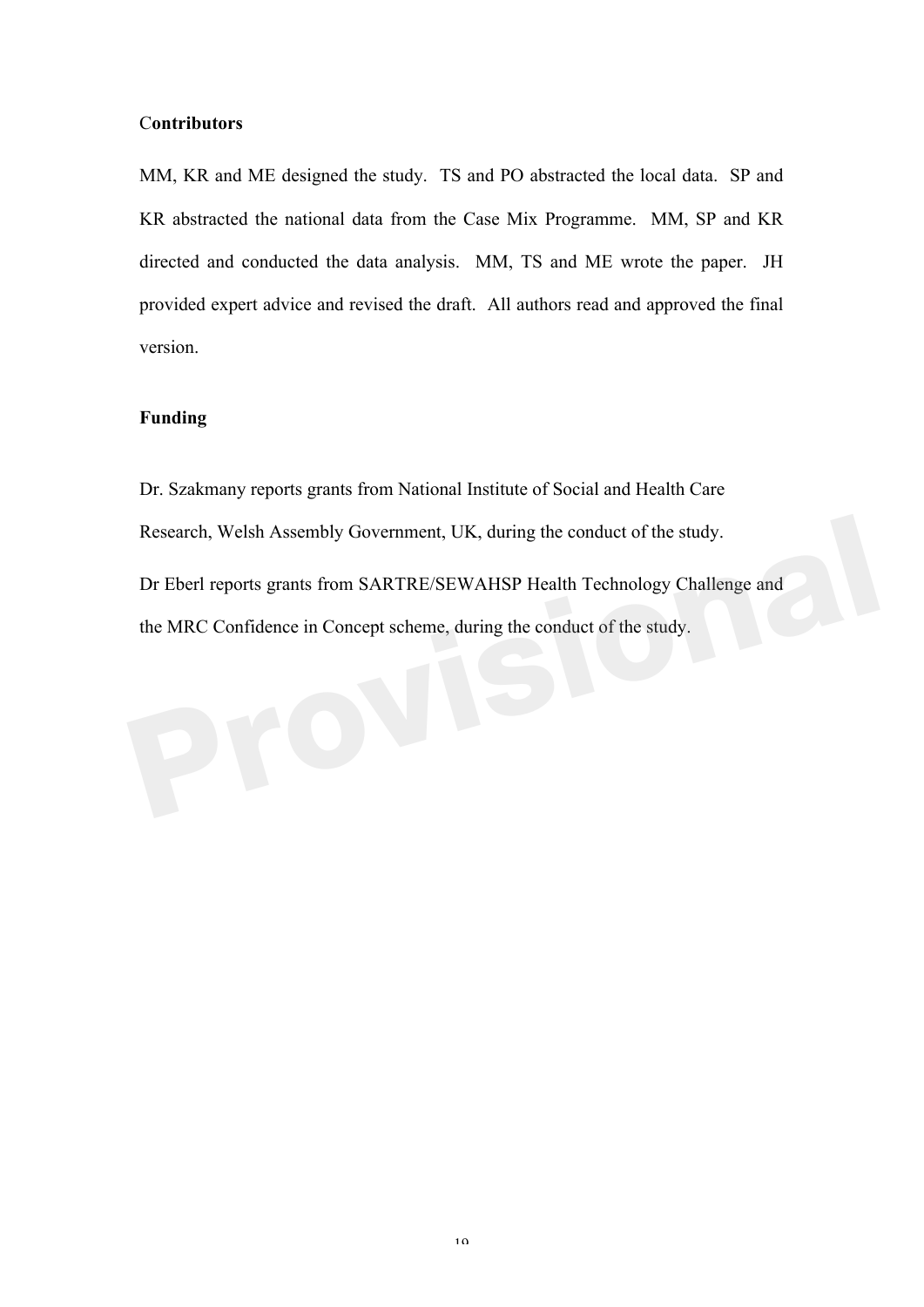|                                      | First-hit (trauma) |             | First-hit (elective<br>surgery) |            | Second-hit   |              |
|--------------------------------------|--------------------|-------------|---------------------------------|------------|--------------|--------------|
|                                      | $Gram +$           | $Gram -$    | $Gram +$                        | $Gram -$   | $Gram +$     | $Gram -$     |
| Number of<br>admissions % [N]        | 49.8 [353]         | 49.4 [350]  | 46.4 [308]                      | 53.2 [308] | 47.3 [1,009] | 52.1 [1,110] |
| Age mean (sd)                        | 48.6(20.0)         | 49.5 (19.8) | 64.4(14.6)                      | 67.6(12.8) | 61.9(14.9)   | 61.6(15.4)   |
| Gender % male                        | 77.9               | 74.9        | 69.2                            | 76.8       | 60.5         | 59.4         |
| Caucasian %                          | 88.6               | 90.6        | 95.6                            | 96.9       | 94.0         | 92.4         |
| Liver condition in<br>PMH %          | 1.1                | 1.1         | 2.0                             | 4.0        | 48.6         | 47.8         |
| Renal condition in<br><b>PMH %</b>   | 0.0                | 1.7         | 0.0                             | 2.0        | 1.7          | 1.6          |
| Respiratory<br>condition in PMH %    | 0.6                | 0.6         | 1.0                             | 4.0        | 48.4         | 47.5         |
| Cardiovascular<br>condition in PMH % | 0.3                | 0.3         | 2.0                             | 4.0        | 0.9          | 0.8          |
| In-hospital CPR %                    | 0.8                | 4.0         | 2.0                             | 3.0        | 3.1          | 2.3          |
| <b>Community CPR %</b>               | 0.0                | 2.0         | 0.0                             | 0.0        | 0.3          | 0.4          |
| No CPR %                             | 97.2               | 94.0        | 98.3                            | 97.9       | 96.6         | 97.3         |
| <b>ICNARC</b> mean (sd)              | 19.4(6.7)          | 20.9(7.2)   | 18.2(8.3)                       | 17.8(7.3)  | 25.2(8.1)    | 25.5(8.1)    |
| <b>APACHE II mean</b><br>(sd)        | 14.5(6.2)          | 14.9(6.7)   | 16.5(5.8)                       | 16.2(4.7)  | 20.4(6.3)    | 20.3(6.5)    |
| <b>Acute hospital</b><br>mortality % | $20.6\,$           | $27.9**$    | 25.6                            | 43.6 **    | 46.3         | $40.4$ **    |

**Table 1 Baseline patient characteristics from the ICNARC dataset according to infecting organism type.**

There were no significant differences in these baseline characteristics between organism types within respective groups to explain the mortality differences observed by Gram-status. The results were analysed using a Two-Way ANOVA, unmatched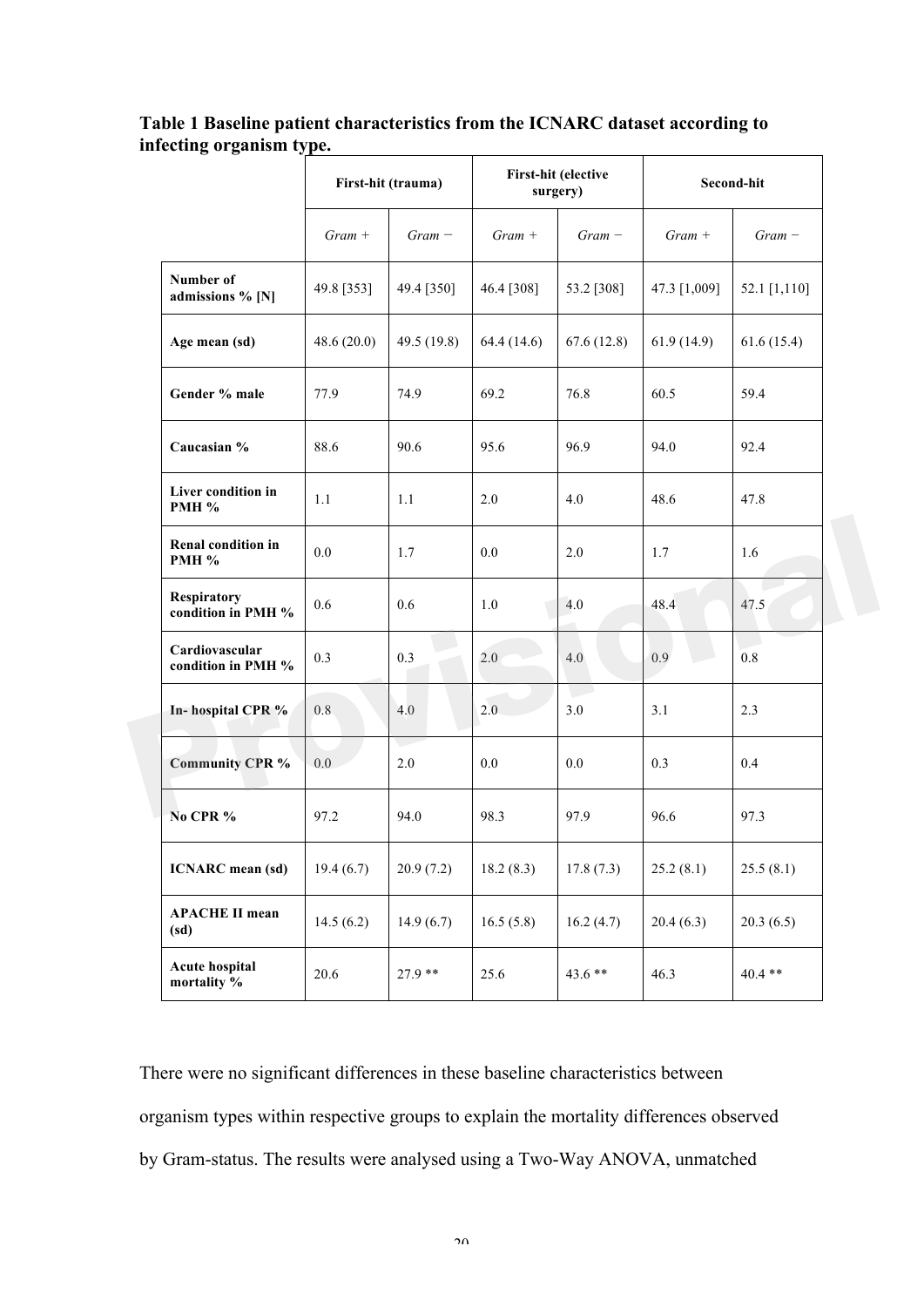and corrected for multiple comparisons with a Sidak test.  $p < 0.05$ ,  $p < 0.01$ , \*\*,  $p <$ 0.001 \*\*\*. PMH, past medical history; CPR, cardiopulmonary resuscitation; APACHE, Acute Physiology And Chronic Health Evaluation**.**

**Figure 1. Kaplan-Meier analysis of sepsis patient survival according to Gram status of the causative organism.** (A) Local dataset of first-hit sepsis patients (n=350). (B) ICNARC dataset of first-hit trauma patients developing a unit-acquired infection (n=703). (C) ICNARC dataset of first-hit elective surgery patients developing a unit-acquired infection (n=616). (D) ICNARC dataset of second-hit sepsis patients subsequently developing a unit-acquired infection (n=2131). All Gram differences are significant using the Mantel-Cox (Log-rank) test at  $p < 0.01$ .

**Supplementary figure. Kaplan-Meier analysis of sepsis patient survival according to Gram status of the causative organism.** (A) ICNARC dataset of firsthit emergency neurosurgical patients developing a unit-acquired infection (n=104). (B) ICNARC dataset of first-hit cardiogenic shock patients developing a unit-acquired infection (n=56). None of the Gram differences are significant using the Mantel-Cox (Log-rank) test at  $p < 0.05$ . sepsis patients subsequently developing a unit-acquired infection  $(n=2131)$ . All Gram<br>differences are significant using the Mantel-Cox (Log-rank) test at  $p < 0.01$ .<br>Supplementary figure. Kaplan-Meier analysis of sepsis pa